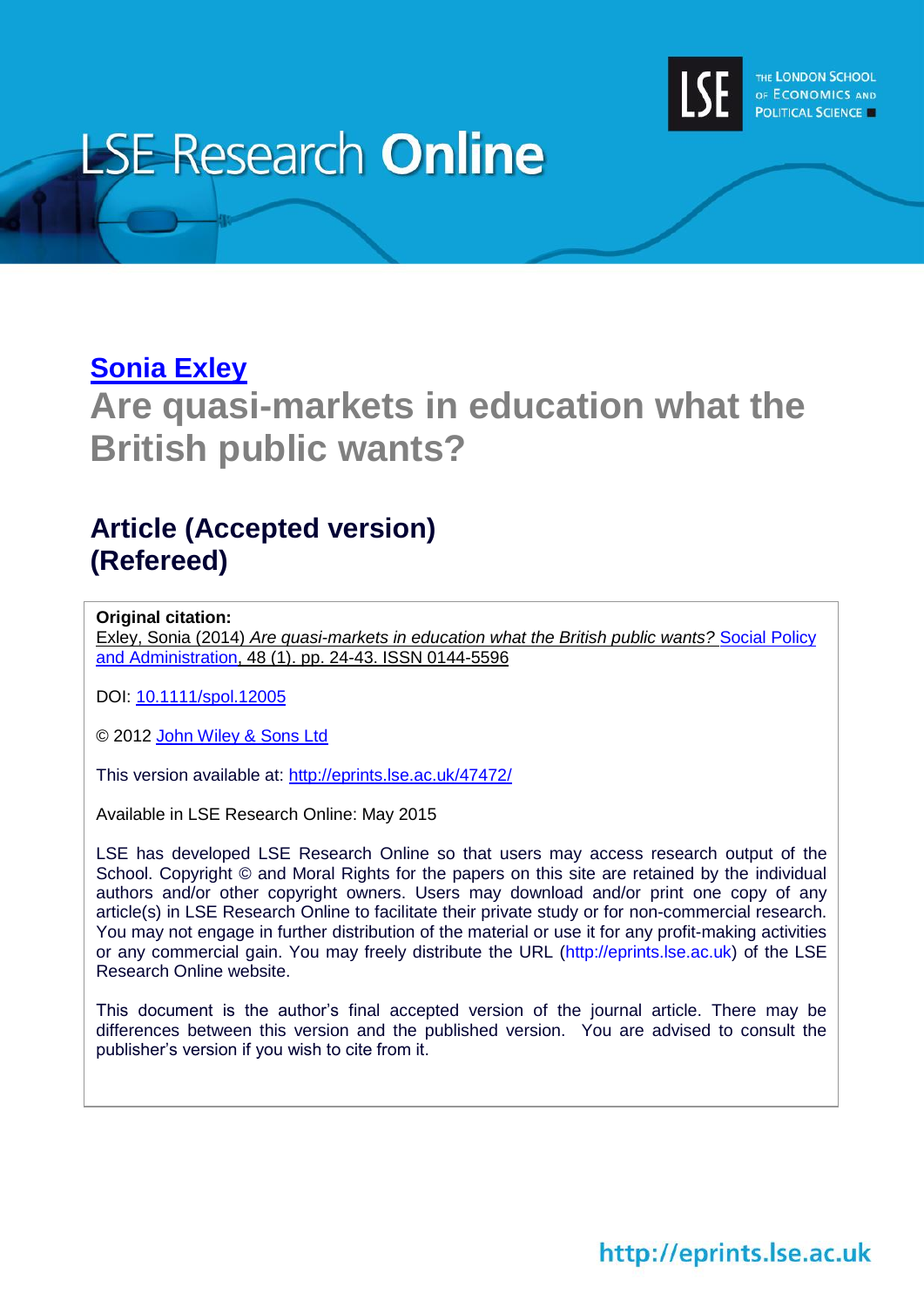### Are quasi-markets in education what the British public wants?

#### *Sonia Exley*

**To cite:** Exley, S. (2014) 'Are quasi-markets in education what the British public wants?' *Social Policy and Administration*, 48(1), 24-43.

#### **Abstract**

In a context of inconclusive evidence on the extrinsic successes of quasi-markets, policy defences of school choice and competition in education have often discussed the intrinsic, empowering value of choice for consumers, arguing that school choice for parents is 'what people want'. Discourses often imply that choice is desired for its own sake rather than merely as a means by which families can escape what are deemed to be poor quality schools. Support for an idealistic, abstract notion of 'choice' is also taken to imply support for quasi-markets overall and is not considered alongside possible competing values that people may hold at the same time as they value choice. Additionally, views of parents are often examined without considering possible differences in views between parents and nonparents. Contributing to debates about how far a public desire exists for quasi-markets in education, this paper draws on data from newly designed questions fielded as part of the 2010 British Social Attitudes survey. The paper finds that while choice 'in the abstract' is supported widely by both parents and non-parents (albeit slightly more so by parents), a valuing of choice among the British public appears to be more instrumental than intrinsic – potentially problematic given evidence on the extrinsic benefits of quasi-markets is mixed. Support for choice is tempered among parents and non-parents by clear opposition to vouchers, school diversity, government spending on transport costs to facilitate choice and by strong support for the idea of sending children to the 'nearest state school'.

**Key words**: quasi-markets; school choice; attitudes; education

#### **Introduction**

Proponents of quasi-market reforms in education have long written about the extent to which these empower parents, allowing them to choose schools for their children based on individual needs, talents and preferences, armed with information and an all-important power of exit. Since the mid-1970s, academics such as Le Grand (Le Grand and Robinson, 1976; Le Grand, 2003; 2007) have argued that a post-war organisation of welfare based on 'command and control and professional trust' (Le Grand, 2003: 107) to some degree failed disadvantaged families. Service providers within the classic welfare state have been characterised as unresponsive and 'knavish' as well as altruistic or 'knightish', often treating socially disadvantaged service users as 'pawns' and possessing little incentive to improve service quality. While more advantaged groups have typically been better able to exercise voice (Hirschman, 1970) as a means of ensuring their needs are met within unequal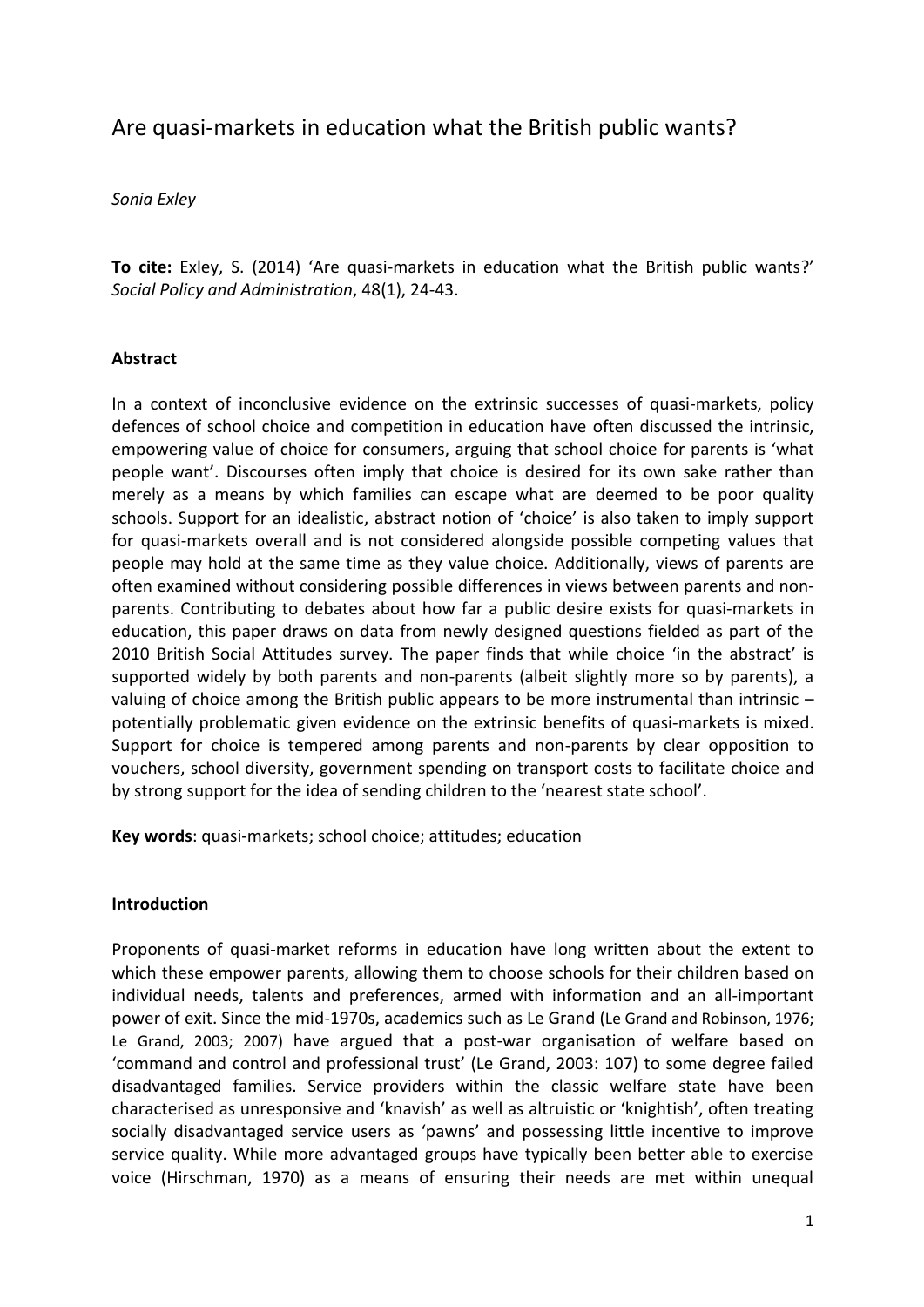struggles for welfare resources, disadvantaged families have had weaker voices and so it is argued that alternative mechanisms – market discipline, choice and competition – are needed to turn powerless pawns into sovereign 'queens'.

Market-oriented principles in education suggest that giving parents a choice of schools for their children on the basis of published performance indicators and attaching funding to pupils (rather than giving it direct to schools) will force education providers to compete, generating responsiveness to all consumers and facilitating system-wide educational improvement. Quasi-markets in education were set up in Britain under the 1988 Education Reform Act and the 1981 Education (Scotland) Act. Under a Labour Government from 1997, 'voucher-style' reforms in England were taken further as part of a planned 'modernisation' of public services (Powell, 2008), with new types of school introduced in order to facilitate diversity (West and Currie, 2008), arguably further enhancing choice. More recently under the Coalition Government in England, 'Academies' and 'Free Schools' have been expanded in a context of what is claimed to be 'international evidence of the galvanising effect on the whole school system of allowing new entrants in areas where parents are dissatisfied with what is available' (DfE, 2010: 11).

Advocates of quasi-markets in social policy argue that they are both 'extrinsically' and 'intrinsically' valuable (Dowding and John, 2007). However, in a context of inconclusive evidence on the extrinsic benefits of such reforms, pro-market enthusiasts have often focused additionally on the intrinsic value of 'choice', arguing that consumerism in public services is 'what people want'. Claims about the extent to which quasi-markets are desired firstly often assume that people value choice for its own sake and not just because they think it will help them instrumentally to secure better quality services. Second, questions in surveys also typically ask only about support for choice *in the abstract*, not about support for linked notions which are 'part and parcel' of choice agendas in policy (for example school diversity, demand side financing or 'corrective measures' needed to ensure choice for all) or indeed support for competing and contradictory ideas that people may value at the same time as they value choice. Third, research on market reforms in education has usually focused only on the views of parents, neglecting possible differences in attitudes between parents and non-parents. Responding to gaps in knowledge regarding attitudes towards quasi-markets in education, this paper draws on data from a newly designed module of survey questions fielded across Britain as part of the 2010 British Social Attitudes (BSA) survey.

#### **Quasi-markets as extrinsically beneficial within education?**

Beginning with the possible 'extrinsic' benefits of quasi-markets in education, it is often argued by quasi-market enthusiasts that choice and competition within school systems are legitimate because they facilitate quality and efficiency, leading to instrumental welfare gains for pupils (see for example Le Grand, 2003; Glennerster, 2002; Hoxby, 2000). However, a recent comprehensive review of evidence on the efficiency effects of school competition across four countries (England, the US, Sweden and Chile – see Allen and Burgess, 2010) has in fact shown evidence for the benefits of competition to be rather weak and inconclusive. While mild positive effects can be seen in some instances (Bradley and Taylor, 2007; Gibbons et al, 2008; Bayer and MacMillan, 2005; Bohlmark and Lindahl, 2007), other studies show negligible or no effects (Levacic, 2004; Burgess and Slater, 2006) and some even shown negative effects of school competition on efficiency (Bifulco and Ladd, 2004). Causal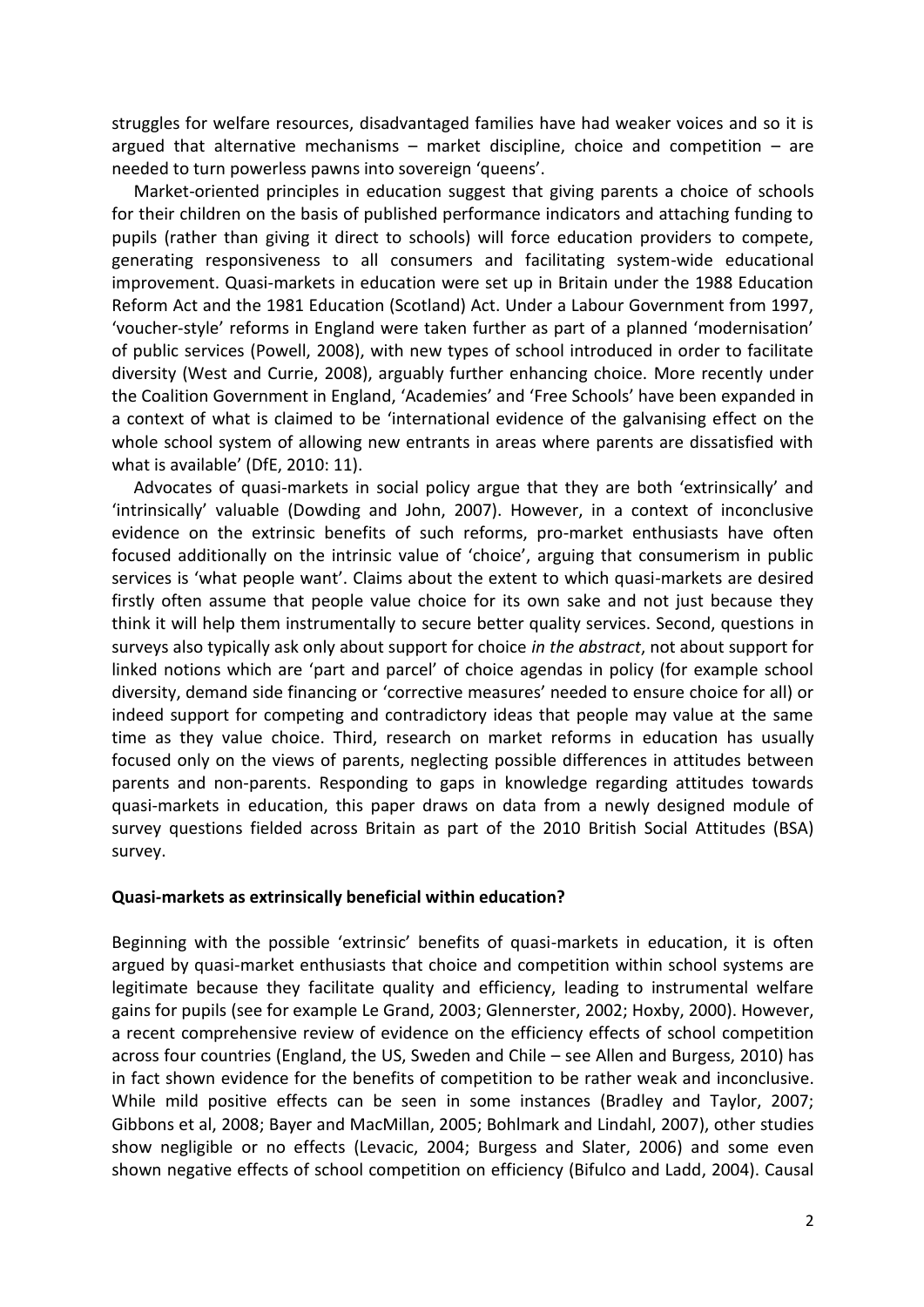links rather than simple associations are difficult to prove (Allen and Burgess, 2010) and even where improved exam performance can be seen in schools, this may reflect partly increased 'gaming' on the part of professionals (Thrupp and Hursh, 2006; Burgess et al, 2005). Sceptics such as Lipsey (2005) point to efficiency problems relating to government spending on quasi market reforms, in that creating choice for consumers always requires running public services at a surplus.

Potential improvements generated by quasi-market reforms in education are also challenged over the possibility that they may come at the expense of equity, again challenging their legitimacy. Research by Bohlmark and Lindahl (2007) reports a mild positive impact of school competition on performance overall in Sweden, but reports that the benefits of this are felt almost entirely by those from more educated family backgrounds. For multiple reasons relating to the unequal distribution of different forms of capital within society (Bourdieu, 1986), parents within educational marketplaces are unequally able to exercise choice. While middle-class families living in affluent areas are often presented with multiple 'desirable' schooling options, others are structurally and geographically less fortunate and so their choices are constrained (Burgess et al, 2009; 2011; Harris, 2011). Middle class parents also possess greater information and 'system knowhow' than that possessed by working class parents at the same time as working class families hold different values regarding school choice (Coldron et al, 2010; Ball, 2003) and may also experience negative effects of 'cream-skimming' (Ladd and Fiske, 2001; West et al, 2006; 2009). Advocates of school choice often discuss choice processes as though these reflect horizontal pluralities of parent preferences within a context of horizontally diverse schools. However, research has shown that parental concerns about schools tend to be narrow, involving 'bandwagon effects', a concern with avoiding social 'others' and competitive struggles for places at the top of socially segregated school hierarchies (Bartlett, 1993; Adler et al, 1989; Coldron et al, 2010; Ball, 2003). Where inequalities between schools are acknowledged by choice advocates, these are often presented as reflecting unequal school 'quality' rather than differing social compositions of pupils between schools, so it is viewed as correct that some should lose pupils and funding, despite associated sunk cost problems (Glennerster, 1991) where pupils remain stuck in 'failing' schools.

Weighing up evidence, Le Grand has acknowledged a number of conditions which quasimarkets 'will have to meet if they are to succeed as instruments of social policy' (quoted in Greener and Powell, 2009a: 557). In 2006 the *Education and Inspections Act* in England introduced measures designed to counter quasi-market problems in education (DfES, 2005; PMSU, 2006; Stiell *et al*, 2008; House of Commons, 2006; West *et al*, 2009). These included:

- extended government funding of school transport costs for children from disadvantaged backgrounds (enabling them to travel further away to school and so enhancing choice for disadvantaged families);
- 'choice advisers' intended to provide support and information about school choice to disadvantaged families (thereby enhancing 'system knowhow' among these families);
- an enhanced mandatory code of school admissions attempting to control and limit possible problems of 'cream skimming' in schools.

A fourth policy advanced was that of 'fair funding', moving towards what Le Grand (2003) has termed a 'positively discriminating voucher' (incentivising schools to admit more disadvantaged pupils and again curbing problems of possible 'cream skimming'). Schools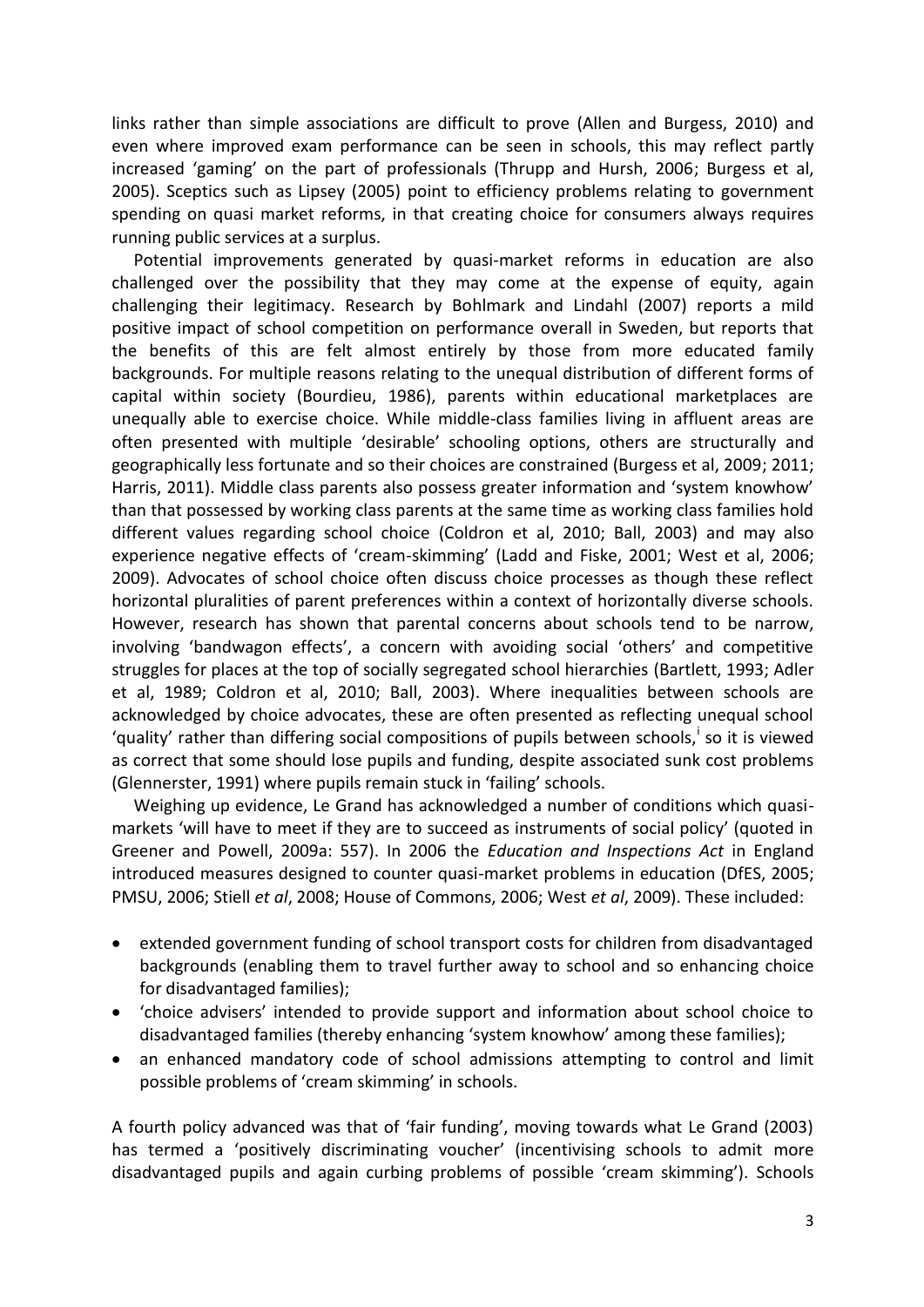with more disadvantaged pupils have for many years received greater funding (West, 2009) but the culmination of 'weighted' and specifically voucher-style policy in England in recent years has been the 2011 Pupil Premium:

'£2.5 billion of extra money by 2014–15 that will follow poorer children directly to the school they attend' (DfE, 2010: 4)

However, critics continue to contend that 'corrective measures' such as these are not only expensive but also possibly insufficient for overcoming problems of unequal power and residential segregation between consumers (Coldron *et al*, 2010). While quasi-markets have been considered valuable partly because they facilitate a power of 'escape' from underperforming schools, such escape will always be exercised more by some than others and there will always be limits to how far popular schools can expand. At the same time, implications exist for schools losing pupils and funding, often in disadvantaged areas. Evidence of resulting improvement in these schools is far from clear and there exists some evidence suggesting that social polarisation between schools may become exacerbated when quasi-market systems replace traditional systems of 'neighbourhood schooling' (even accounting for segregation between neighbourhoods). Causal links between school competition and segregation are difficult to establish (Allen and Burgess, 2010) and debates exist regarding the most suitable measure for capturing segregation over time (Goldstein and Noden, 2003; Ladd and Fiske, 2001; Gorard et al, 2003). However, associations have been noted between areas with greater school competition or school autonomy and greater school segregation (Allen, 2007; Allen and Burgess, 2010).

#### **Public support and the intrinsic value of choice?**

Beyond debates about the extrinsic benefits of quasi-markets, however, there also exist arguments emphasising the idea that choice and diversity in education are nevertheless important because they hold *intrinsic value*. Advocates of enhanced choice argue that it is a crucial component of citizens' autonomy, empowerment and wellbeing. Academics such as Glendinning (2008) have stressed the importance of 'taking choice seriously' in areas such as care for disabled and older people, where autonomous participation in decision making for vulnerable individuals about services they will receive is central to their citizenship.

Beliefs about an intrinsic value of choice in education imply that it ought to be valued subjectively and popular among parents. Many authors discuss an increasing liberal individualist perception that school choice is a 'right' (Swift, 2003). Article 26 of the UN Declaration of Human Rights states that 'parents have a prior right to choose the kind of education that shall be given to their children' and indeed recent UK government policy has launched a call to evidence over the possibility that a 'right to choose' in public services might be enshrined in legislation (Cabinet Office, 2012: 16). The 2005 White Paper in England *Higher Standards, Better Schools for All* argued that:

'There are those who argue that there is no demand for choice; but this ignores the reality that the vast majority of parents want a real choice of excellent schools' (DfES, 2005: 8).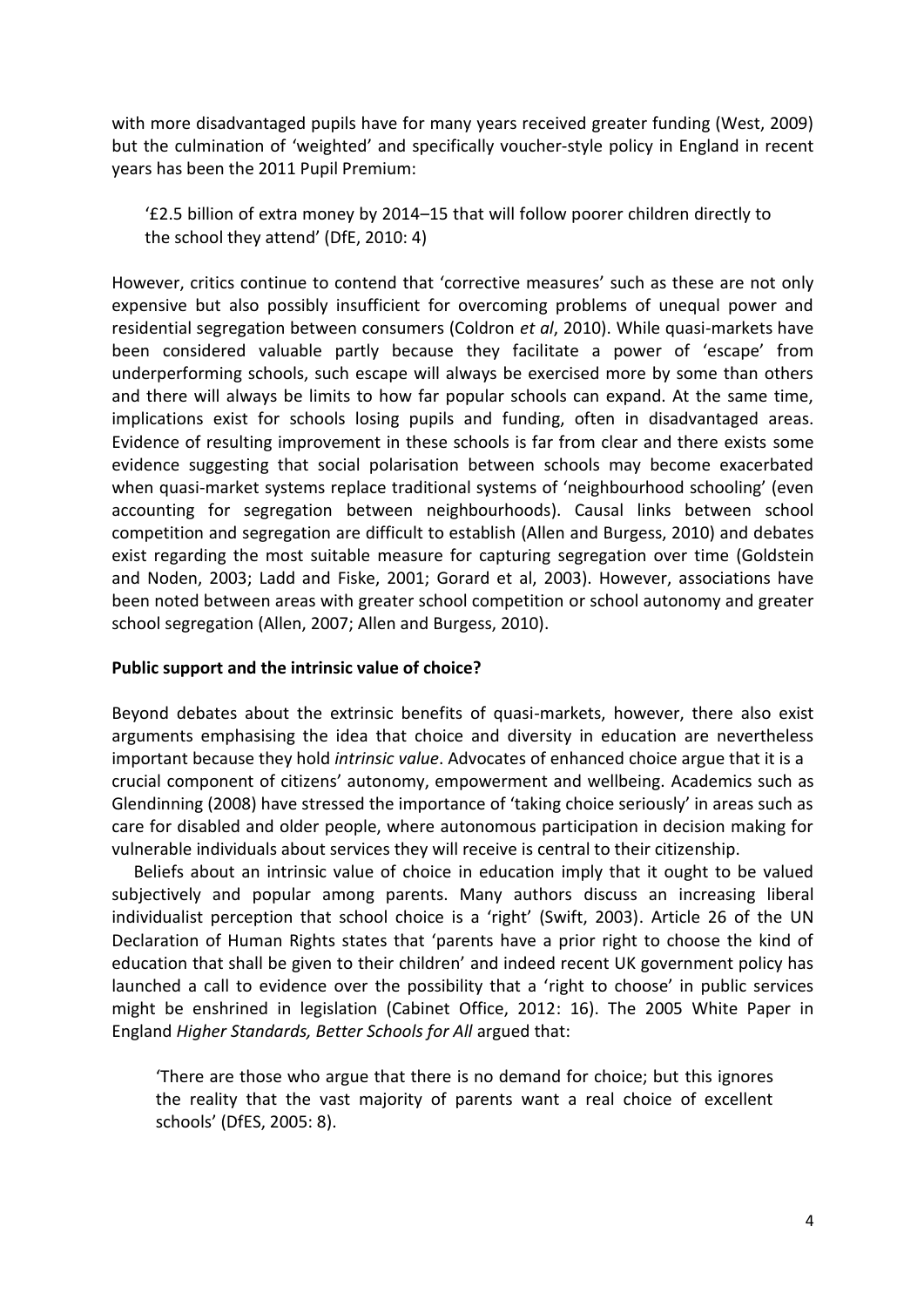According to Le Grand, 'certainly most parents are aware of the possibility of choice and approve of it' (2003: 112) and Coldron *et al* (2007) and Flatley et al (2001) report high levels of satisfaction among parents in England regarding school choosing processes and outcomes. Evidence from the US and New Zealand suggests that choice is valued by most parents, in particular those who are disadvantaged or from minority groups (Le Grand, 2007; Bositis, 1999; Thomas and Oates, 2005). However, although choice does seem to be popular on the basis of such evidence, further questions must be asked about what this popularity means. From research cited it is not clear whether choice is being valued *intrinsically* by parents or whether support is based simply on a belief that choice may be *instrumental* to securing better schools. Further research is needed to ascertain how far parents value school choice and diversity intrinsically. If they do not, given inconclusive evidence about the extrinsic benefits of choice, we might argue the legitimacy of quasi-market reforms is weakened.

Furthermore, even if parents do value choice intrinsically, does such support capture a sufficiently complete picture of attitudes such that we might claim there exists support for market-oriented principles generally, not simply 'choice'? Within surveys, answers to questions about abstract concepts such as choice which have multiple interpretations in different contexts (Greener and Powell, 2009b; Glendinning, 2008) will always depend on the extent to which such concepts are presented as 'motherhood and apple pie'. Where respondents are asked about support for choice without being given context or without having to weigh choice against possible competing ideas, many may indicate support even where they may *disapprove* of linked notions which are 'part and parcel' of market reforms in education. One such possibility here is that while choice in the abstract may be viewed as intrinsically valuable, when placed in the context of a tax burden necessary to ensure 'choice for all' (creating surplus places within school systems – for example through the planned expansion of popular schools or the setting up of new schools (Cabinet Office, 2012: 24) – and then covering transport costs for disadvantaged families), public belief in the intrinsic value of choice may not translate into national support for quasi-markets. A second possibility is that, within a context of competitive school differentiation, many may believe the benefits of choice will not be felt by all, and that inequalities potentially exacerbated by markets may damage core values of equal access for all to good quality state education. Taylor-Gooby and Wallace (2009) have described national unease in Britain around government welfare reforms pushing towards marketisation. They argue that governments take a limited view of citizens as individual 'rational instrumental economic actors', failing to appreciate complex expressive aspects of social action based on affective and normative values held regarding what public services ought to 'mean'. Examining attitudes towards the NHS, Taylor-Gooby and Wallace highlight commitments towards ideas of universality and care for the individual. NHS reforms promoting markets, although purported by government to be 'empowering consumers', are viewed by many running 'counter to the moral framework associated with the NHS'. If such a mistrust of markets can be seen in education as it is in healthcare, many may display commitments to traditional ideas of neighbourhood schooling as a means by which core values in state education might be realised. This would clearly conflict with quasi-market principles. A third possibility regarding 'choice in context' is that fears about uneven quality or social mixes between schools (even if there is a belief that markets improve education overall) may lead some to believe that although choice has intrinsic value, it can be a burden. Psychological downsides to choice have been presented by Schwartz (2004) who has argued that choice can generate anxiety and an unwanted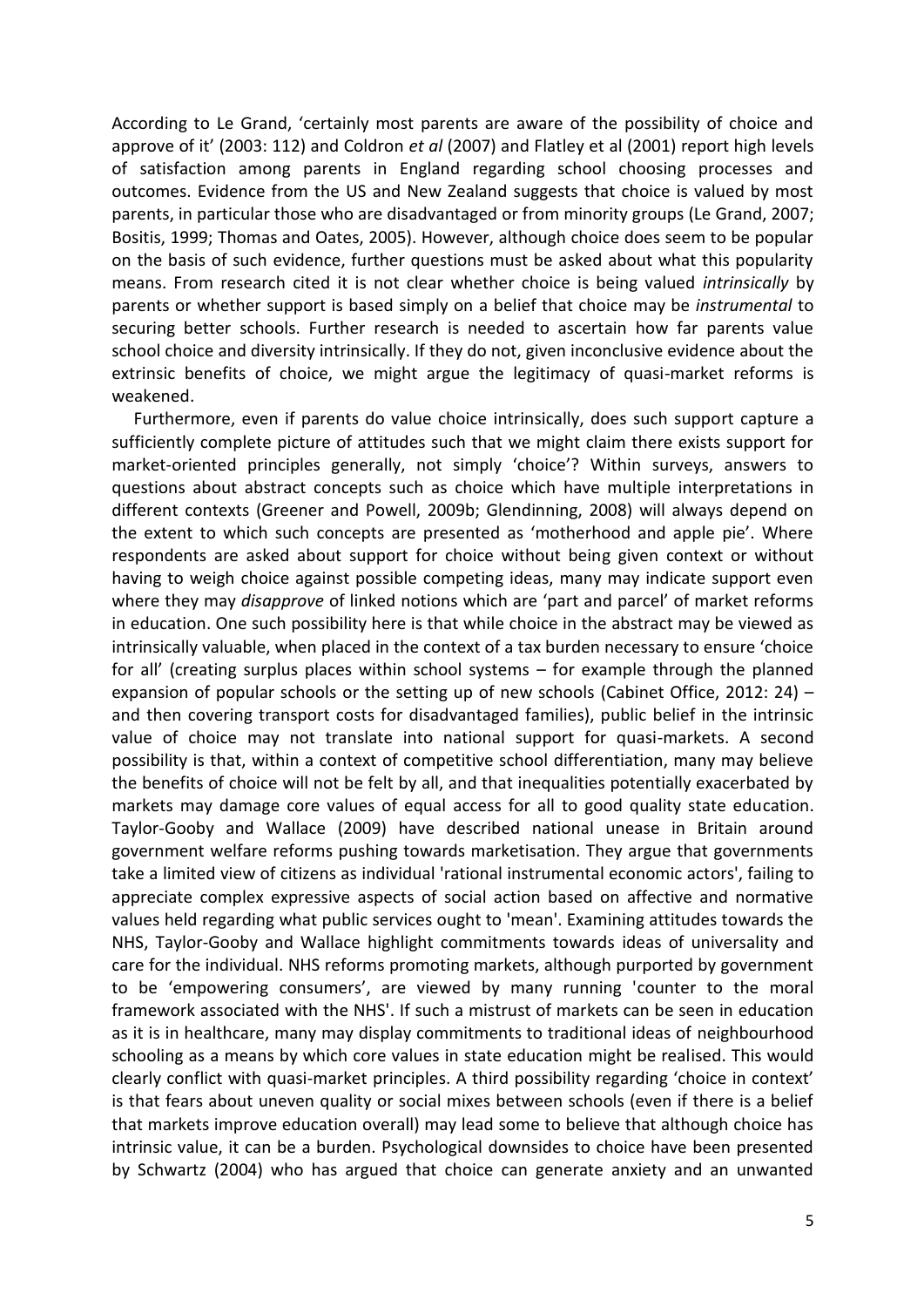sense of responsibility among citizens for quality of services received. Acknowledging a 'burden of choice' thesis, Perri 6 (2003) has argued that 'even people who feel dissatisfied (personally, or in the short term) because of the burden of choice might still feel that choice was important (generally, or for themselves) in the longer term' (Perri 6, 2003: 243). However, these ideas need to be tested. Statements are also often made about citizens' willingness to travel further to receive public services, when ultimately 'any assumption of distance is fallacious' (Greener and Powell, 2009a: 568).

Finally, arguments about the intrinsic value of choice for parents as service users may also risk appearing as the politics of a sectional interest group without wider legitimacy if support for enhancing choice cannot be found in the population overall. Is parental choice in education something that is valued by all? If it is, does support extend to quasi-markets generally, not simply 'choice' in abstract terms? Further research is needed comparing the attitudes of parents and non-parents, because it is possible that quasi-markets may be valued more by some than others.

#### **Robust evidence on attitudes to quasi-markets in education so far**

Analysing data from the 2007 BSA Survey, Curtice and Heath (2009) found a clear distinction drawn within the public mind overall between attitudes towards *choice* and attitudes towards *school diversity* – that is, the idea of schools moving away from 'one size fits all' provision and instead cultivating distinctive characteristics to respond to diverse consumer preferences. As indicated above, school diversity was actively promoted in England under New Labour through the creation of multiple new school forms, often in partnership with the private and third sectors (Exley, 2007; West and Currie, 2008). Since 2010, 'opening up' education to increased contestability and a more diverse range of providers has also been heavily promoted in England by the Coalition, with plans for a mass expansion of Academies and Free Schools exercising strong autonomy and operating outside local authority control (DfE, 2010; Exley and Ball, 2011; Cabinet Office, 2012). Despite school diversity being an arguable 'necessary condition' of choice (Audit Commission, 2004: 3), while around eight in ten in Britain view choice on its own as desirable, diversity and competition between schools is met with much less approval. Two thirds of all respondents disapprove of a system where 'schools which don't attract enough pupils would be closed and teachers would lose their jobs', with just eight per cent in support of such a system. More than seven in ten believe 'secondaries should provide the same kind of education for every child' and only 19 per cent support the idea of 'schools varying so that parents can choose what's best' (Curtice and Heath, 2009: 66). Only one third of people in Britain agree that charities should be able to run schools and only two in ten believe private companies should be able to run schools. Regarding this latter finding, it is notable that across Britain a policy distinction is drawn between state schools run for profit and those *not* run for profit, with the latter encouraged heavily in policy but the former disallowed. In countries such as Sweden and Chile, autonomous 'state-indedendent' schools are run by private profit making companies (Arreman and Holm, 2010; Elacqua et al, 2006). Debates currently exist in England about whether profit making schools ought to be allowed to operate (Wilby, 2012).

On the basis of findings reported above, Curtice and Heath (2009: 58) remark that 'choice might be regarded as one thing … competitive quasi-markets quite another' and patterns here do seem to confirm that while people support choice 'in the abstract', they also disapprove of schools diversifying, perhaps because they fear that responsibility for finding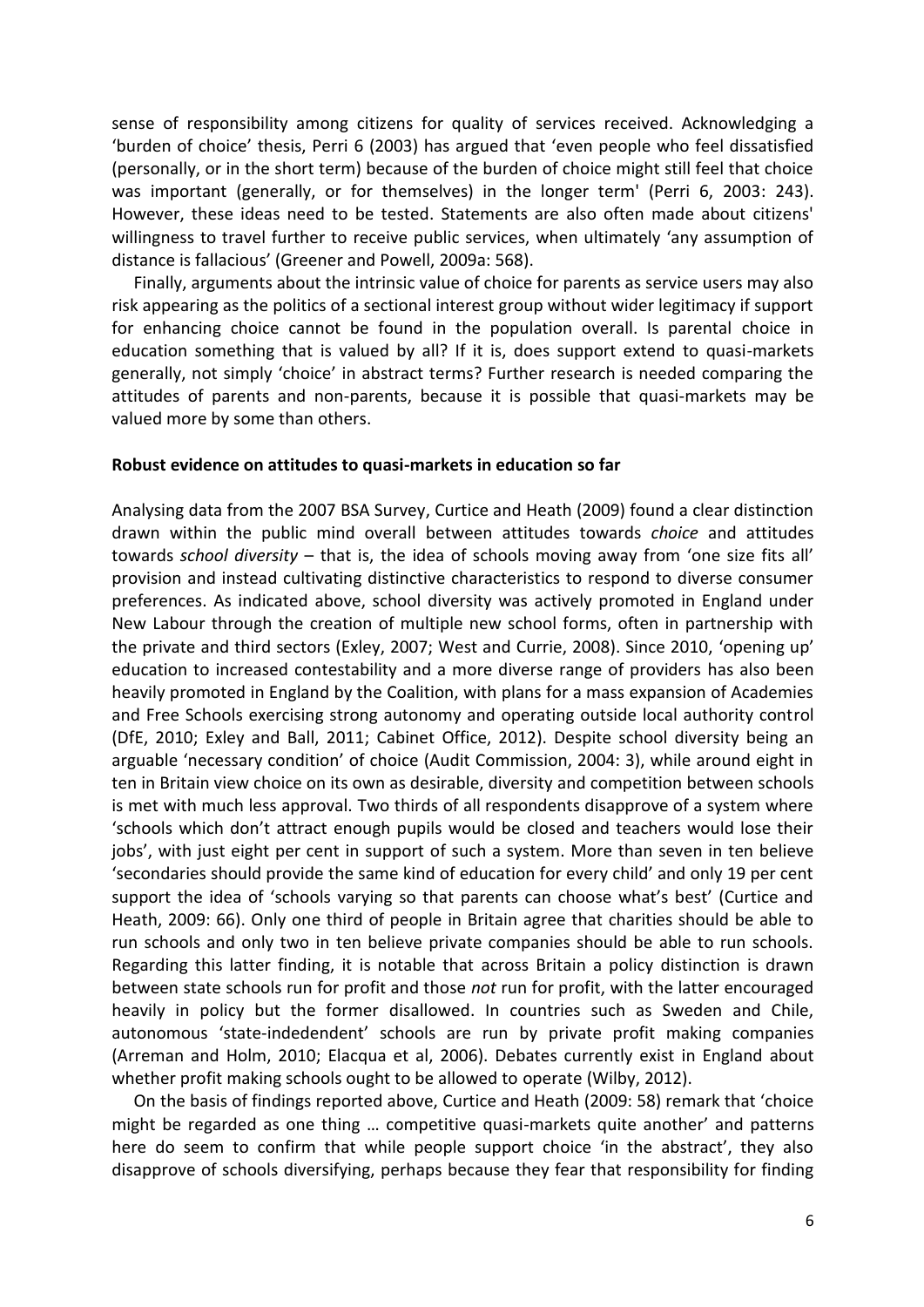'quality' in a differentiated schooling system would be a burden, or perhaps because they fear competitive differentiation between schools may compromise core principles of equal access for all to good quality schools. One notable finding regarding the latter is that while low income groups are those in the BSA survey *most* likely to support school choice in an abstract sense, they are also those *least* likely to support competitive diversity between schools (Curtice and Heath, 2009).

#### **Research questions and methods**

Arguments and evidence presented above suggest that there are a number of gaps in knowledge regarding attitudes to quasi-markets in education. Bold statements are made by governments regarding the extent to which people 'want' quasi-market or 'voucher-style' reforms. However, methodologically rigorous, randomly sampled quantitative data exploring detailed nuances within public attitudes has so far been lacking. Robust data that does exist often examines the views only of parents or examines views of the population as a whole without comparing parents and non-parents. Unlike many polls examining choice in public services, the 2007 BSA survey did examine specific attitudes towards quasi-markets *in education*. However, questions were limited in number so it has been difficult so far to explore attitudes in depth.

In 2010, an ESRC-funded module of 30 survey questions testing public attitudes towards quasi-markets in education was designed and piloted then fielded as part of the 2010 BSA Survey. This survey module aimed to build on previous BSA data, repeating some past questions but also asking new questions in order to explore attitudes in detail. The module sought to explore:

- **Support for choice in the abstract**: how far do people believe choice ought to be a basic right for parents?
- **Support for choice in context**: does parental choice remain important in the public mind when people are asked about government spending priorities or about 'corrective measures' to help ensure choice for all within a quasi-market system? Beyond this, does support for choice conflict with any competing ideas about how state education ought to be organised?
- **Support for choice as intrinsically rather than instrumentally valuable**: do people value choice beyond a simple securing of quality education? If people could be guaranteed quality schooling, would they still want choice?
- **Support for choice among parents and non-parents**: are parents more enthusiastic than non-parents about quasi-markets, choice and diversity?

Fieldwork for the 2010 BSA survey took place from June-November 2010. Questions about school choice were asked to two-thirds of the full sample, involving face-to-face interviews with 2,216 adults.<sup>ii</sup>

#### **Choice as a right but not a spending priority**

Respondents in the 2010 BSA survey were asked for the first time whether they thought parents 'should have a basic right to choose their child's school' (see table 1). Such a statement was supported widely by respondents, with two thirds agreeing and fewer than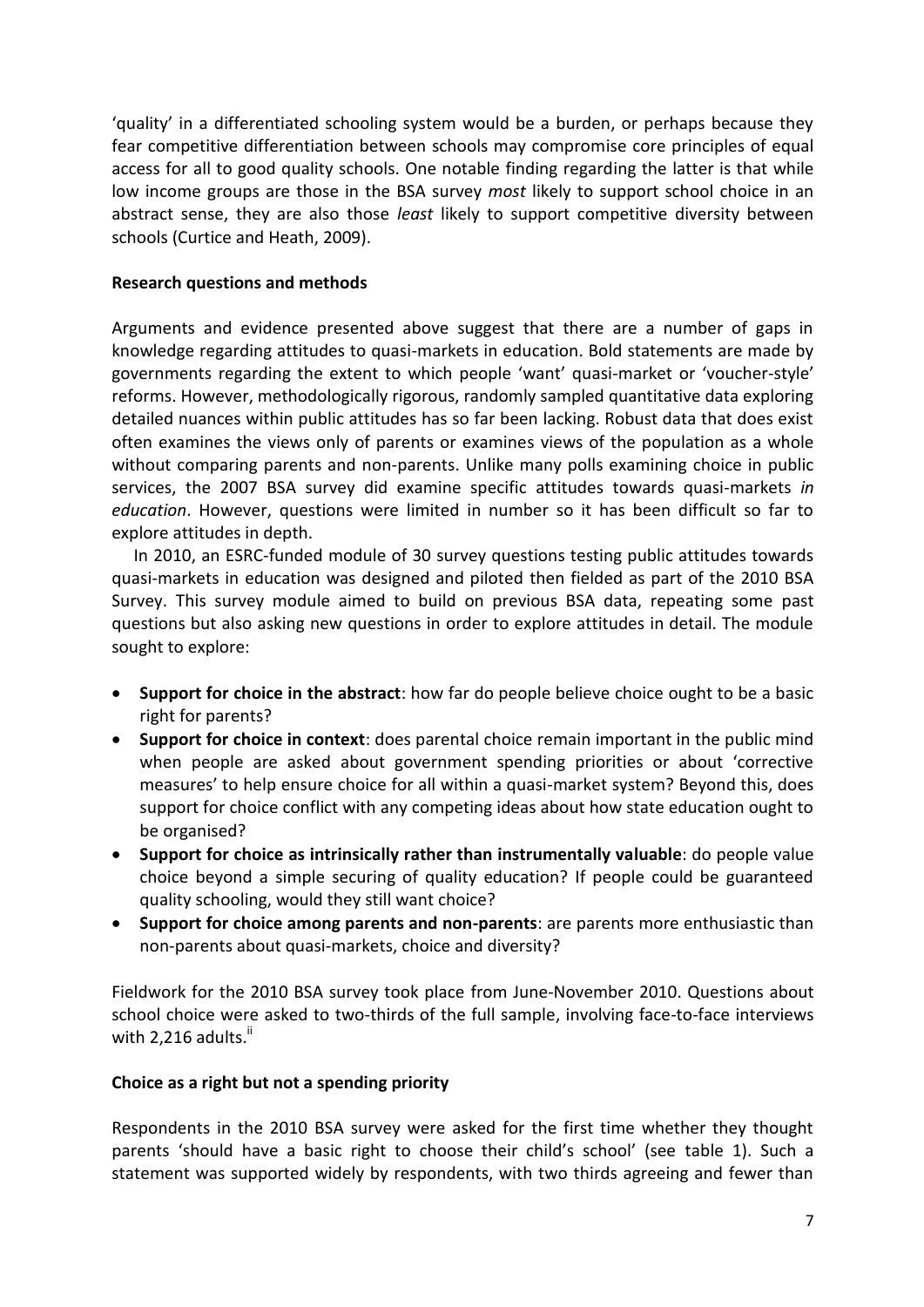one in ten disagreeing. Findings here back up the idea put forward by academics such as Le Grand (2003; 2007) and Perri 6 (2003) that parental choice in education as an abstract ideal is indeed a popular notion.

However, as suggested above, support for choice in the abstract must be placed in context. First, if school choice is viewed as being a 'right' for parents, we might expect that facilitating greater choice within school systems would also be viewed as important. Second, we might further expect that given a clear lack of choice for many as regards 'desirable' schools in Britain (particularly for those living in disadvantaged areas) there would also be support for 'corrective measures' ensuring choice becomes a reality for all (not just those who can afford to travel or move house to live nearer better schools).

When BSA respondents in 2010 were presented with a list of priorities for schools and asked to select which one they felt should be 'top' priority (see table 2), 67 per cent answered that 'making sure that all children, however able they are, do the best they can' should be top priority. A further 16 per cent believed that 'making sure children from poor backgrounds do as well as those from better off backgrounds' should be most important, compared with just 4 per cent who believed 'making sure parents have a lot of choice about the kind of school their child goes to' should come first. Data in table 2 does not preclude the possibility that people in Britain think creating choice should be *a* priority for government; they merely do not think it should be *top* priority. However, table 2 also shows what respondents think should happen when 'a parent on a low income wanted to send a child of theirs to a school some distance from their home, because they thought that school was better than the local school' but could not afford to pay the bus fare. Public support in 2010 for the government paying bus fares was just 33 per cent, with 67 per cent believing instead that 'the child should go to a local school'.

Tables 1 and 2 present a contradiction. One the one hand people do seem to believe that school choice for parents should be a basic right, but on the other, they do not seem to believe securing such a right for all is sufficiently important to warrant government spending. In line with hypotheses about 'choice in context', what may be evident here is the way support for choice becomes undermined when the possibility of a tax burden created by quasi-markets is introduced. Choice may be viewed as valuable, but in practice it is also a 'luxury good' and perhaps (examining the first part of table 2) too indirect a means by which to ensure improvements in education for the most disadvantaged. A luxury good hypothesis could explain decreasing support for government spending on choice between 2007 and 2010, given economic downturn in Britain over the same period.

#### **Competing normative values – support for the 'neighbourhood school'**

Data presented in table 3 challenges further the notion that choice is viewed as a 'right'. BSA respondents were asked for the first time how far they agreed that 'in Britain today, parents in general should send their children to the nearest state school'. Commitments relating to 'the neighbourhood school' in state education in Britain are linked to 1960s social democratic notions of 'common' or 'comprehensive' education where it was viewed as ideal that children would be educated alongside others living in their local area regardless of ability, arguably facilitating cohesion and balanced social mixes of pupils between schools (Pring and Walford, 1997). Advocates of choice (e.g. Hoxby, 2003) have since challenged the idea that 'neighbourhood schools' could ever truly facilitate good social mixes of pupils, because extensive residential segregation of those experiencing deprivation/ affluence will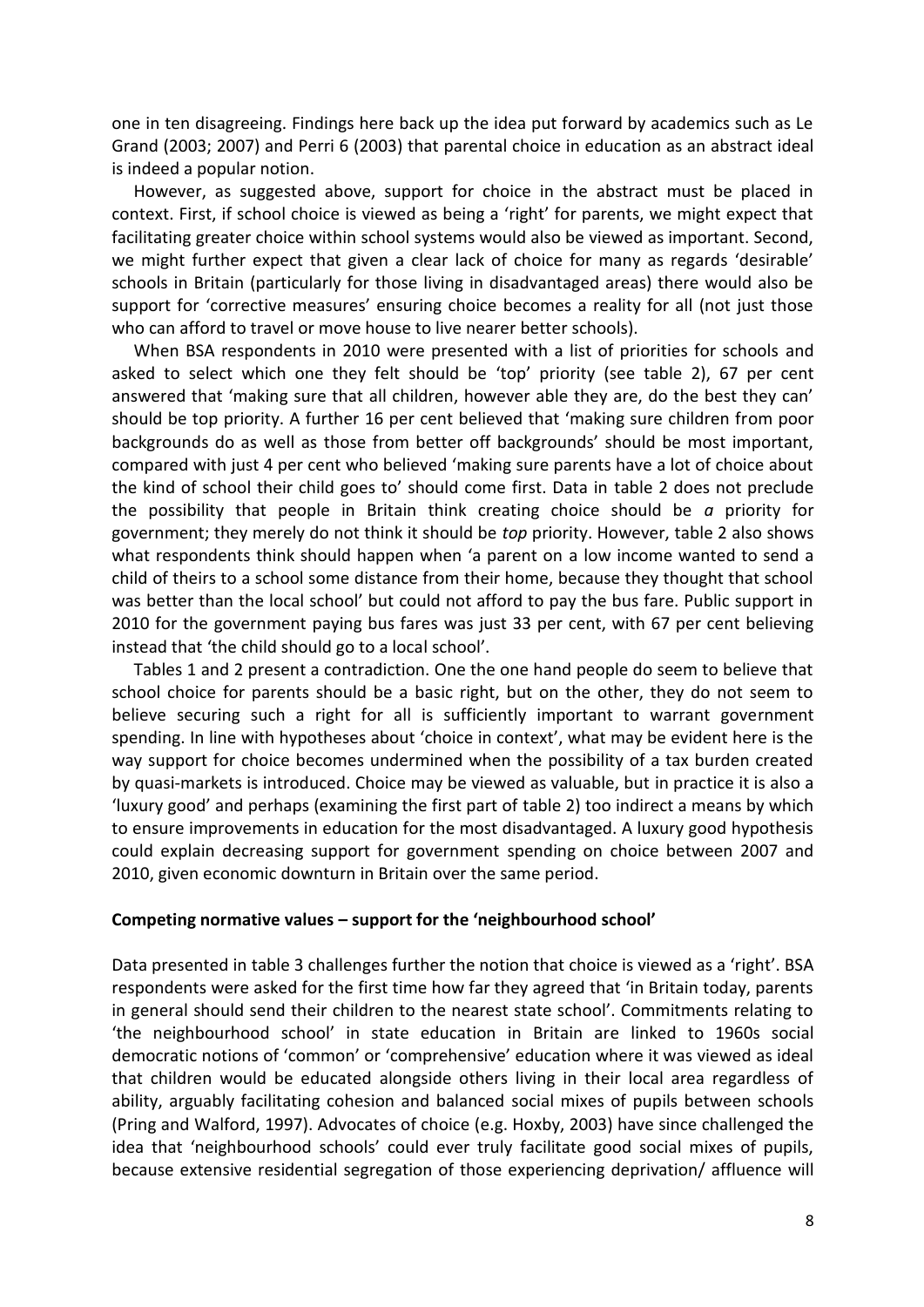always lead to neighbourhood schools being segregated. However, given evidence about the possibility that choice itself may exacerbate segregation, potentially making inequalities between schools worse rather than better, many remain wedded to the idea that 'local schools' are the best hope of promoting equity and cohesion within education (Pring, 2008; Local Schools Network, 2012).

Data in table 3 show that 63 per cent in Britain agree that parents ought to send their children to the nearest state school. Such a finding supports Taylor-Gooby and Wallace's (2009) suggestion that public values and actions involve an expressing of more than simply individual economic actor logic. Taylor-Gooby and Wallace are critical of ideas as implied by government initiatives such as NHS 'choose and book' that welfare service users will desire choice not just in a context of inadequate local quality but also whenever a series of options is presented. Within state education and policies for parental choice it might be argued that a similar instrumental individualist model has been applied. However, core values regarding how education should be organised undermine claims about support for choice – in this case a normative belief that the 'local' school matters. Evidence of thinking such as this can be found in research on middle class families choosing local urban comprehensives (Reay et al, 2008), These families espouse discourses of community and multiculturalism, even if such is part of 'an individualistic solidarity' (p.244).

Where BSA respondents in 2010 did not agree that parents should send their children to the nearest state school, a subsequent question asked whether they 'would agree … if the quality and social mixes of pupils between schools was more equal'. Responses indicate that a further 22 per cent 'would agree' in a context of greater equity between schools, and overall only 6 per cent disagree unconditionally with the idea that parents ought to send their children to the nearest state school. Table 3 suggests something further about attitudes, therefore – that choice is valued less for its intrinsic worth and more for the opportunity it presents for parents to 'escape' local poor quality or segregated pupil intakes. In a context where nearly two thirds of the British public believe that parents ought to send their children to the nearest state school and a further 22 per cent *would* agree if schools were more equal, it seems unconvincing to claim that an educational marketplace is what the public 'wants'.<sup>iii</sup>

#### **Desire for markets or a desire for 'escape'?**

Building on notions of a 'right to escape', the 2010 BSA survey examined for the first time public attitudes towards different reasons parents may cite for avoiding their nearest state school. Table 4 shows that only a minority in Britain believe it is acceptable for parents to avoid their nearest school on the basis of perceived poor quality (where a school has low examination performance relative to other schools). However, this minority is a significant one at 40 per cent, so concerns about uneven quality between schools are likely to play some part in explaining support for choice in a context of simultaneous support for the neighbourhood school. Significantly, it can also be noted that reasons for avoiding the nearest school which gain majority support (or close to it) among the public are those focusing on quality or a lack of specific provision – for example where a pupil has special educational needs, is 'gifted' or a specific academic subject is not being taught. Only one in four believe it is acceptable for parents to avoid the nearest school on grounds of pupil social backgrounds, suggesting concern about segregation and parental exit from schools. Of course, it can also be argued that 'proxies' such as exam results might be cited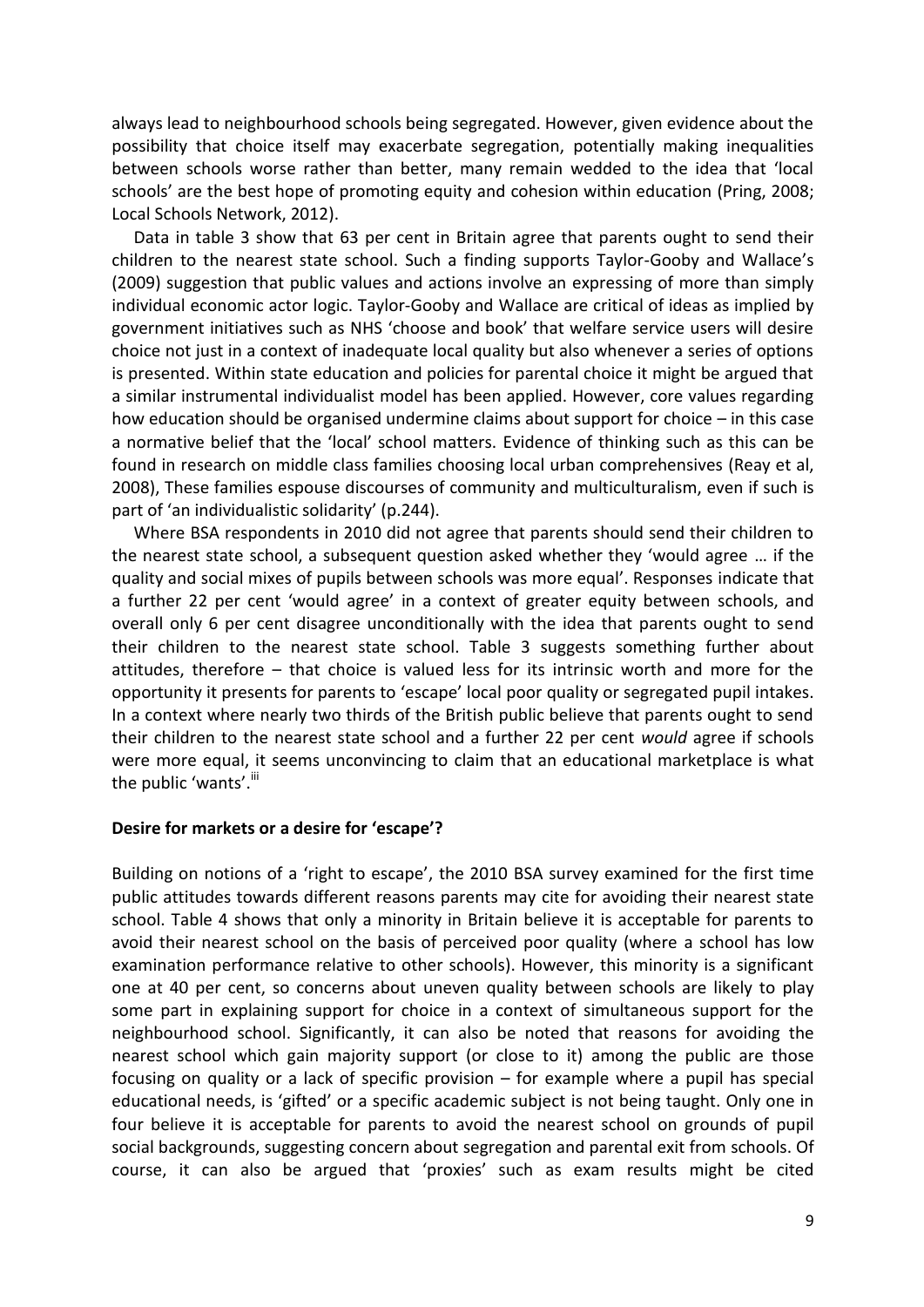euphemistically by respondents as valid reasons for 'exit' when the reality is that many are (or would be if they had children) susceptible to avoiding schools on the basis of social compositions. Literature comparing parents' stated and revealed preferences when choosing schools typically shows the way parents downplay how far school peer group characteristics affect their decision making processes relative to 'academic' characteristics of schools (Burgess et al, 2009; Schneider and Buckley, 2002). Nevertheless, it remains notable that the latter is at least met with disapproval in survey responses.

Support for a right to choose can finally be considered against attitudes toward quasimarket reforms where 'everyone chooses'. BSA respondents were asked the following question regarding 'voucher-style' reform:

*It has been suggested that the government gives all parents a 'voucher', which they can use to 'buy' their children's education at whatever state school they want to send them to. Schools would only get paid for the number of pupils they teach. Please say how much you support or oppose this idea.*

Table 5 below shows that just one in four support the idea of voucher-style or quasi-market reform in education, with nearly 50 per cent opposed (two in ten are 'strongly opposed' – higher than the proportion strongly opposed in 2007). Oppositon to vouchers may reflect specific public ambivalence towards the idea of a 'physical' voucher (what has been termed a 'strict' voucher scheme by Perri 6, 2003) which may seem cumbersome. Sparkes and West (1998) have highlighted bureaucratic and administrative difficulties encountered within the 'strict' 1996 Nursery Vouchers scheme in England which was abolished after just one year (replaced by a 'quasi-voucher' system).

However, objections to voucher 'visibility' are unlikely to account for all opposition. First, it is possible that 'formula funding' intrinsic to quasi-markets whereby schools compete and 'only get paid for the number of pupils they teach' is something engendering public objection. Curtice and Heath (2009) reported that in 2007 opposition to the idea of schools losing pupils and facing closure was strong, and in 2010 opposition to such 'market discipline' seems again to be strong. Second, it is possible that people may object to the idea that *all* parents would be given a voucher and so would not just have a 'right' but would be *compelled* to choose, reflecting tensions in quasi-market discourses between user empowerment and responsibility (Needham, 2011). If findings reported in this paper do indeed reflect the notion as proposed that, within education, most people value choice instrumentally rather than intrinsically, ultimately preferring quality in their local schools, it is unsurprising that many would object to the idea of having 'no choice but to choose' (Needham, 2008). Findings are particularly notable here given the operation of what is largely a quasi-voucher system in English education, and indeed the operation of quasivoucher systems in education in many parts of the Western world and beyond (Forsey, 2008).

#### **Parents compared with non-parents**

Data presented above suggest high levels of support in Britain for choice 'in the abstract'. This support is widespread and not just limited to parents – previous analysis (Exley, 2011) confirms that although there is a higher tendency among parents to believe in a 'right to choose', with seven in ten parents supporting such a statement, six in ten non-parents also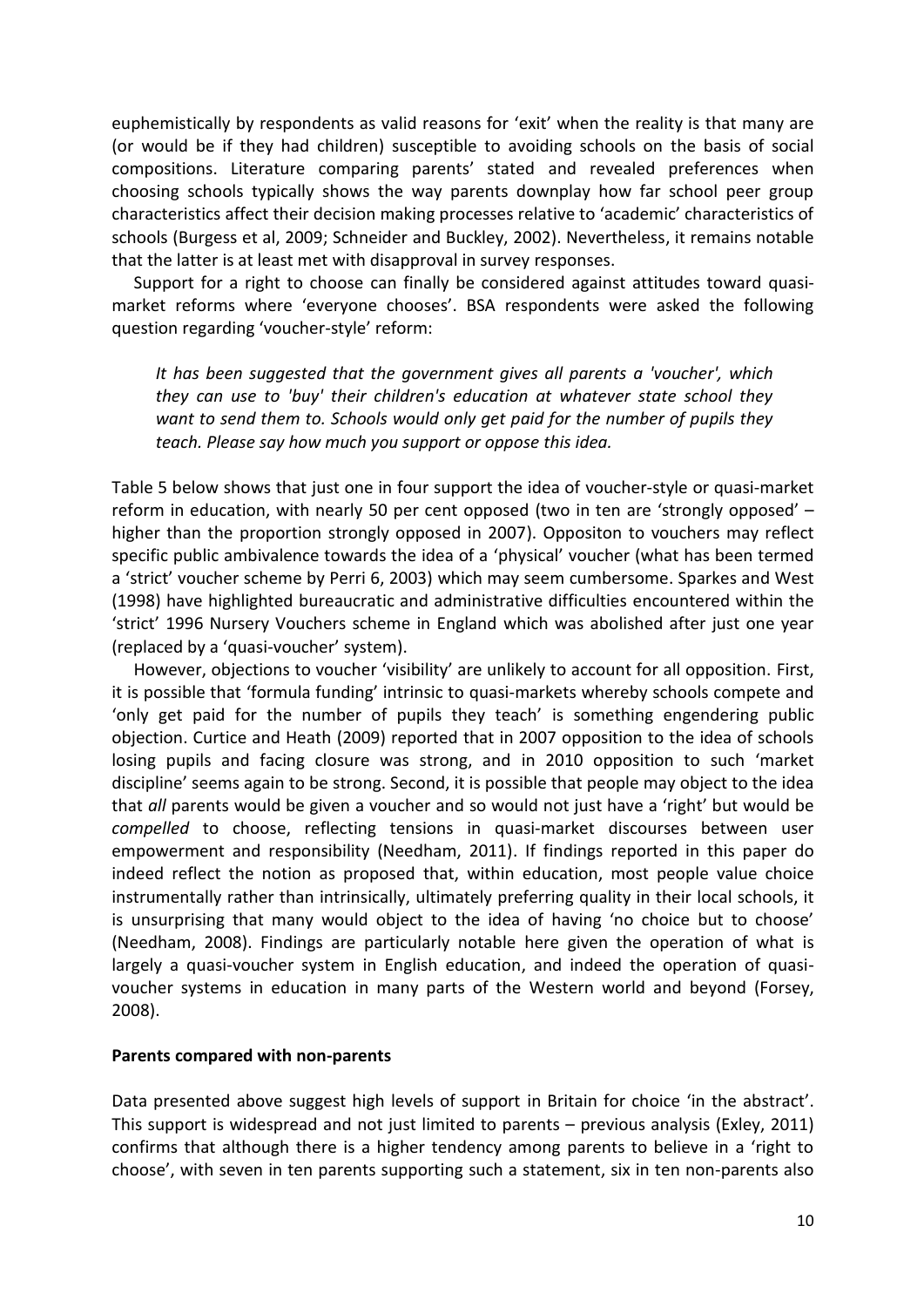support this right. Within the public overall, however, support for choice does appear to be based on a belief simply in escaping poor quality, given most also believe parents ought to send their child to the nearest state school.

Are parents more likely than others to believe school choice is intrinsically valuable? Choice for its own sake and competitive school diversity may not be popular among the public overall, but they may at least be supported by those with children. Support among parents can be classed as the politics of a sectional interest group, but we might also argue that the voices of those with direct experience of how services run are those which ought to count most in policy design.

Table 6 shows findings from logistic regression analysis seeking to explain opposition to voucher-style reforms (as in table 5). A large number of possible explanatory variables were included in this analysis: respondent age; gender; social class; educational qualifications; household income; religion; political party identification; newspaper readership; and region within Britain. A variable was created for inclusion determining whether respondents had: children under 16 living at home; children over 16; or no children. Finally, a series of standard attitude scales from the BSA survey were also included in the model, examining how far individuals were: 'left' or 'right' wing; 'libertarian' or 'authoritarian'; and 'pro' or 'anti' state welfare in their views.

Table 6 reports only independent variables from the regression emerging as significant. From this table it can be noted that no independent effect of parenthood is identifiable, meaning that *parents are just as likely as non-parents to be opposed to voucher-style reform*. Previous analysis has also shown that parents are just as likely as non-parents to believe people ought to send children to the nearest state school (Exley, 2011).<sup>1</sup>

If parenthood is not a significant predictor of support or otherwise for quasi-market reforms, then what is? Choice advocates regularly discuss the benefits of quasi-markets for those who are less affluent, and within table 6 it is notable that people in professional/ managerial classes are more likely than those in routine occupations to oppose the idea of vouchers. However, findings regarding income groups are inconclusive, with respondents in the second lowest group being less likely than others to object to vouchers, but no differences in attitudes between those in the highest and lowest income groups. Levels of education also do not emerge as significant in predicting attitudes towards vouchers.

What does emerge as clear in table 6 is that while parenthood generally may not play a clear role in predicting attitudes towards vouchers, family experiences in other respects do. Where a respondent's parent or sibling has attended a selective school, this is associated with markedly greater opposition. Objection to vouchers here may relate to a belief that 'escape' from neighbourhood schools should only be limited to 'grammar-school style' academic selection. However, previous analysis (Exley, 2011) also indicates that having parents who attended selective school is also associated with respondents having more egalitarian views, so findings may suggest an objection to voucher-style reforms on grounds that these could harm egalitarian values in education. While parents in general are no less likely than others to object to vouchers, those who have chosen to send their children to private schools are less likely to be opposed. Support for general markets in education may have driven such parents to 'go private' in the first instance, or alternatively their views may be held 'post hoc'. One clear final predictor of attitudes towards vouchers is political beliefs*.* Identifying with the Labour or Green party, being more 'left wing', less 'authoritarian' and more 'pro welfare state' are all associated with stronger opposition to vouchers.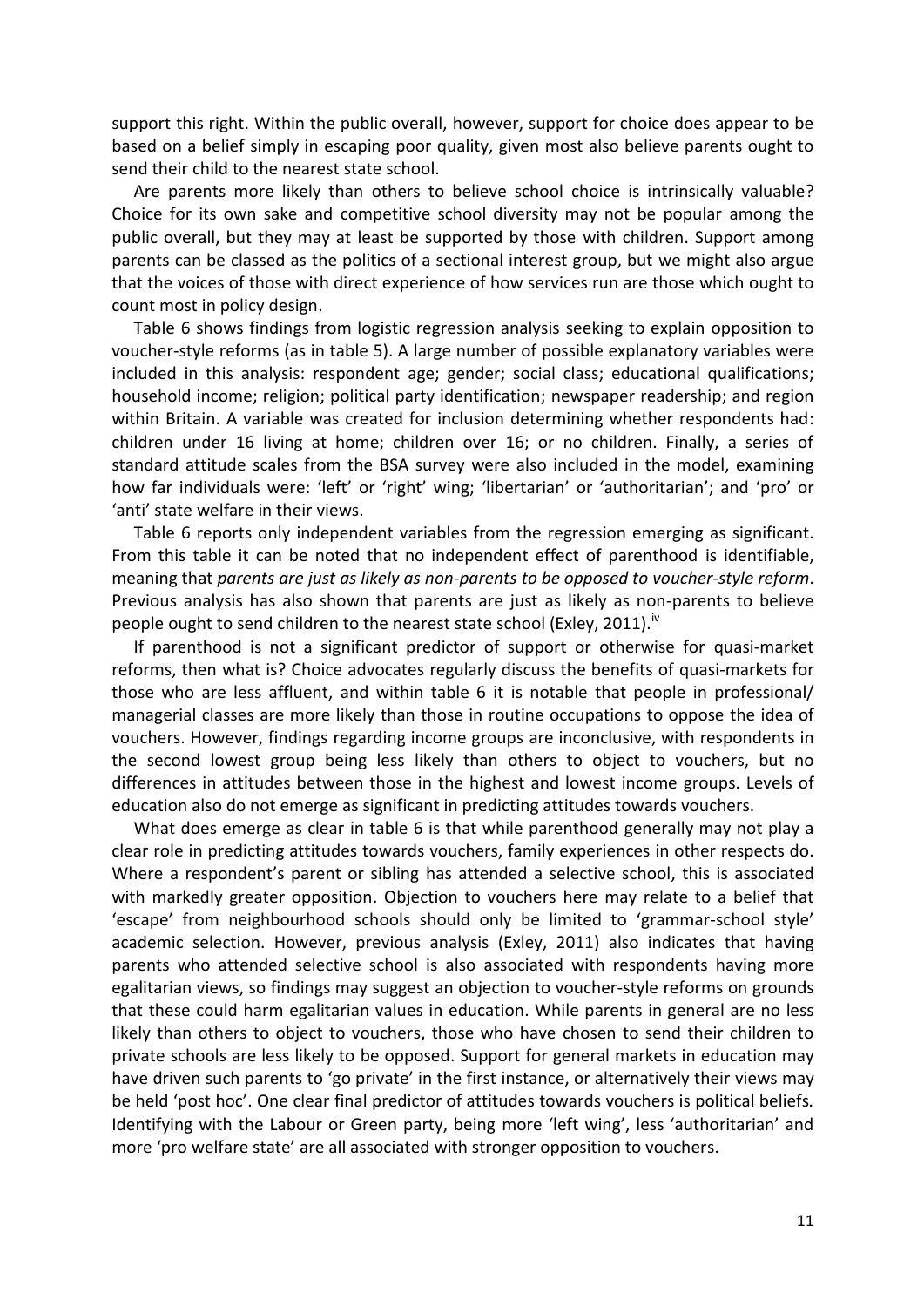#### **Conclusion**

1

In light of mixed evidence on the extrinsic benefits of quasi-markets in education, this article sought to explore the possibility that choice and quasi-markets might nevertheless be deemed worthwhile within social policy because they are intrinsically valued and what the British public 'wants'. Within the article an attempt was made to move away from discussing support for choice 'in the abstract', examining whether such support extends to supporting quasi-markets generally or a belief that choice for all ought to be a priority, and whether it may clash with competing normative beliefs about education. The article sought to disentangle an intrinsic valuing of choice from a simple valuing of educational quality. Finally, analysis explored whether quasi-markets might be supported more by parents than by others.

Findings presented confirm that among *parents and non-parents* in Britain there exists wide support for an abstract notion of choice in education. However, such support is tempered in that choice seems not to be viewed as a priority and it seems to be valued more instrumentally than intrinsically – a finding that is potentially problematic given inconclusive evidence on the extrinsic successes of quasi-markets. Competitive differentiation between schools is met with widespread disapproval, perhaps because people are concerned that excessive school diversity may compromise core values of equal access to good quality schools in state education. Most prefer the idea of 'the nearest state school' with even social mixes of pupils and even standards of quality, only valuing choice (indeed perhaps even seeing it as a burden, albeit a necessary one) where this is not the case.

Placing findings in the context of the 2012 Cabinet Office Report on *Open Public Services*, the idea of a 'right to choose' in education becoming enshrined in national legislation as mentioned earlier in this paper is something which is likely to enjoy support, albeit in an abstract sense, among the British public. However, the same cannot be said for growing numbers of Free Schools and Academies in English education, or indeed for increased 'contestability' among a 'diverse range of innovative providers'. Support for policies such as 'Choice Champions' (Cabinet Office, 2012: 17), where it exists, will be likely to be based not on an intrinsic valuing of choice, but instead on a public hope that choice policies will lead to parents having better access to good quality local schools. Where such access does not materialise (and, on the basis of existing evidence regarding the extrinsic benefits of school choice, in many instances it may not), a significant challenge will be posed to the democratic legitimacy of market-based policies in education as they are currently designed.

<sup>&</sup>lt;sup>i</sup> Research shows that just 10 per cent of variance in attainment between pupils can be accounted for by school effects (Mortimore, 1997).

<sup>&</sup>lt;sup>ii</sup> Of 2,216 respondents, a supplementary self-completion questionnaire including further questions about school choice was returned by 1,870.

 $\text{``Appleby and Alvarez-Rosete (2005) show that in healthcare, choice is viewed as less important than matters}$ of quality or access for all. In Sweden, marketisation of public services (Blomqvist, 2004) has been expected to have 'feedback effects' on attitudes but instead has had little impact on enduring support for state-provided welfare (Svallfors, 2011).

<sup>&</sup>lt;sup>iv</sup> A more detailed discussion of subgroup differences in attitudes towards school choice can be found in this publication.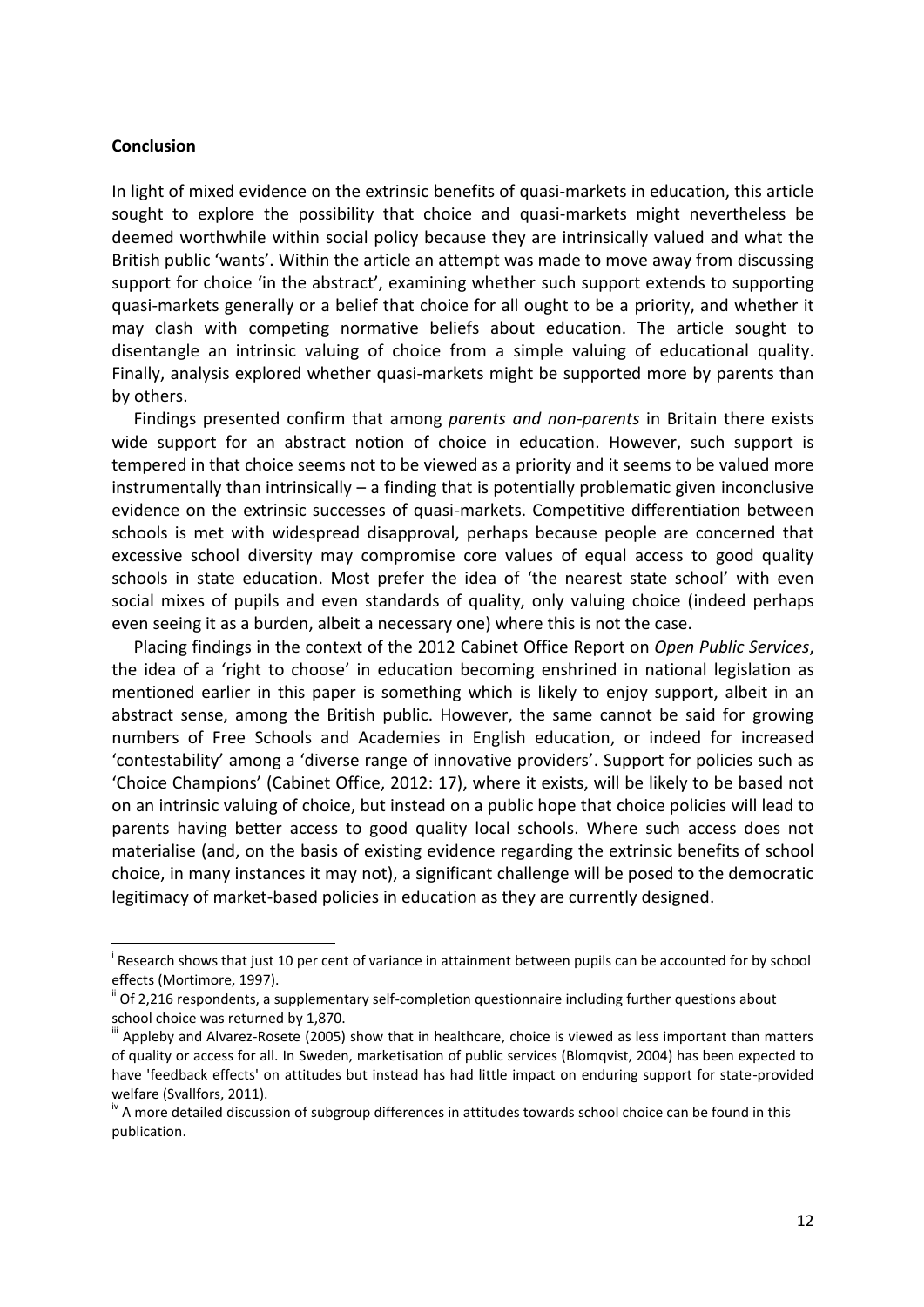#### **Acknowledgements**

Thanks to the Economic and Social Research Council for Research Grant RES-000-22-3989. Thanks also to Professor Anne West for helpful comments on an earlier draft.

#### **References**

- 6, P. (2003), Giving consumers of British public services more choice: what can be learned from recent history? *Journal of Social Policy*, 32, 2: 239-70.
- Adler, M., Petch, A. and Tweedie, J. (1989), *Parental Choice and Educational Policy*, Edinburgh: Edinburgh University Press.
- Allen, R. (2007), Allocating pupils to their nearest school: the consequences for ability and social stratification, *Urban Studies*, 44, 4: 751-70.
- Allen, R., Burgess, S. (2010) The Future of Competition and Accountability in Education: <http://www.2020publicservicestrust.org/publications/>
- Appleby, J. and Alvarez Rosete, A. (2005), Public responses to NHS reform. In Park, A., Curtice, J., Thomson, K., Bromley, C., Phillips, M. and Johnson, M. (eds) *British Social Attitudes: The 22nd Report*, London: Sage.
- Arreman, I.E., Holm, A.S. (2011), Privatisation of public education? The emergence of independent upper secondary schools in Sweden, *Journal of Education Policy*, 26, 2: 225- 243.
- Audit Commission (2004), *Choice in Public Services*, London: Audit Commission.
- Ball, S.J. (2003), *Class Strategies and the Education Market: The Middle Classes and Social Advantage*, London: RoutledgeFalmer.
- Bartlett, W. (1993), Quasi-markets and educational reforms. In Le Grand, J. and Bartlett, W. (eds) *Quasi-Markets and Social Policy*, Basingstoke: MacMillan.
- Bayer, P., McMillan, R. (2005), Choice and competition in local education markets, *NBER working paper 11802*[: http://www.nber.org/papers/w11802](http://www.nber.org/papers/w11802)
- Bifulco, R., Ladd, H. F. (2004), *The impacts of charter schools on student achievement: Evidence from North Carolina*, Sanford Institute Working Paper Series.
- Blomqvist, P. (2004), The choice revolution: privatisation of Swedish welfare services in the 1990s, *Social Policy and Administration*, 38, 2: 139-55.
- Böhlmark, A., Lindahl, M. (2007), The impact of school choice on pupil achievement, segregation and costs: Swedish evidence*, IZA discussion paper 2786*.
- Bositis, D. (1999), *National Opinion Poll – Education 1999*, Washington DC: Joint Center for Political and Economic Studies.
- Bourdieu, P. (1986), The forms of capital. in Lauder, H., Brown, P., Dillabough, J. and Halsey, A.H. (eds) *Education, Globalisation and Social Change*, Oxford: Oxford University Press.
- Bradley, S., Taylor, J. (2007), Diversity, choice and the quasi-market: An empirical analysis of secondary education policy in England, *Lancaster University Management School Working Paper 038*.
- Burgess, S., Greaves, E., Vignoles, A., Wilson, D. (2009), Parental choice of primary school in England: what 'type' do parents choose?, *CMPO Discussion Paper 09/224*, Bristol: CMPO.
- Burgess, S., Greaves, E., Vignoles, A., Wilson, D. (2011), Parental choice of primary school in England: what types of school do different types of family really have available to them?, *Policy Studies*, 32, 5: 531-547.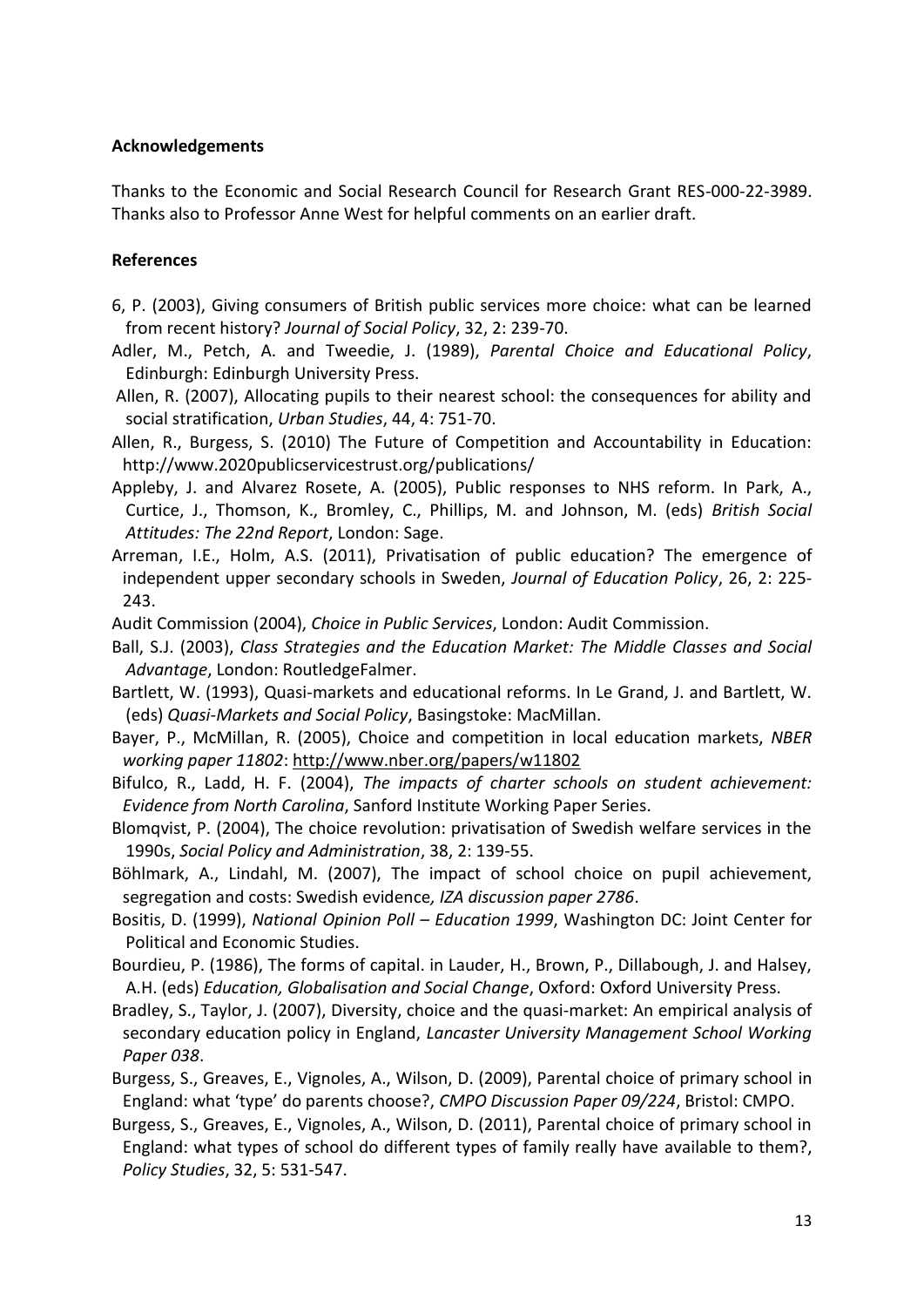Burgess, S., Propper, C., Slater, H. and Wilson, D. (2005), *Who Wins and Who Loses from School Accountability?* Bristol: CMPO.

Burgess, S., Slater, H. (2006), Using boundary changes to estimate the impact of school competition on test scores, *CMPO working paper 158*.

Cabinet Office (2012) *Open Public Services*. London: TSO.

Coldron J., Cripps, C. and Shipton, L. (2010), Why are English secondary schools socially segregated? *Journal of Education Policy*, 25, 1: 19-35.

Coldron, J., Tanner, E., Finch, S., Shipton, L., Wolstenholme, C., Willis, B., Demack, S. and Stiell, B. (2007) *Secondary School Admissions – Research Report*, London: TSO.

Curtice, J. and Heath, O. (2009), Do people want choice and diversity of provision in public services? In Park, A., Curtice, J., Thomson, K., Phillips, M. and Clery, E. (eds) (2009), *British Social Attitudes: the 25th Report*, London: Sage.

DfE (2010) *The Importance of Teaching*. London: DfE.

DfES (2005), *Higher Standards, Better Schools for All*, London: TSO.

Dowding, K. and John, P. (2009), The value of choice in public policy, *Public Administration*, 87, 2: 219-33.

- Elacqua, G., Schneider, M., Buckley, J. (2006), School choice in Chile: Is it class or the classroom?, *Journal of Policy Analysis and Management,* 25, 3**:** 577-601.
- Exley, S. (2011), Parental freedom to choose and educational equality. In Park, A., Clery, E., Curtice, J., Phillips, M. and Utting, D. (eds), *British Social Attitudes 28*, London: Sage.
- Exley, S. and Ball, S.J. (2011), Something old, something new… understanding Conservative education policy. In Bochel, H. (ed) *The Conservative Party and Social Policy*, Bristol: Policy Press.

Flatley, J., Connolly, H. and Higgins, V. (2001), *Parents' Experiences of the Process of Choosing a Secondary School: A Nationally Representative Survey of Parents of Children in School Years 5, 6 and 7*, London: TSO.

Forsey, M., Davies, S., Walford, G. (eds) (2008), *The Globalisation of School Choice?,* Oxford: Symposium.

Gibbons, S., Machin, S., Silva, O. (2008), Choice, competition and pupil achievement, *Journal of the European Economic Association*, 6, 4: 912–947.

Glendinning, C. (2008), Increasing choice and control for older and disabled people: a critical review of new developments in England, *Social Policy and Administration*, 42, 5: 451-69.

Glennerster, H. (1991), Quasi-markets for education? *The Economic Journal*, 101, 408: 1268- 76.

Glennerster, H. (2002), United Kingdom education 1997-2001, *Oxford Review of Economic Policy*, 18, 2: 120-136.

Goldstein, H. and Noden, P. (2003), Modelling social segregation, *Oxford Review of Education*, 19, 2: 225-37.

Gorard, S., Taylor, C. and Fitz, J. (2003), *Schools, Markets and Choice Policies*, London: RoutledgeFalmer.

Greener, I. and Powell, M. (2009a) [The other Le Grand? Evaluating the 'Other Invisible Hand'](http://www.dur.ac.uk/sass/staff/profile/?mode=pdetail&id=5581&sid=5581&pdetail=59607)  [in welfare services in England,](http://www.dur.ac.uk/sass/staff/profile/?mode=pdetail&id=5581&sid=5581&pdetail=59607) *Social Policy and Administration*, 43, 6: 557-70.

Greener, I. and Powell, M. (2009b) [The evolution of choice policies in UK housing, education](http://www.dur.ac.uk/sass/staff/profile/?mode=pdetail&id=5581&sid=5581&pdetail=56433)  [and health policy,](http://www.dur.ac.uk/sass/staff/profile/?mode=pdetail&id=5581&sid=5581&pdetail=56433) *Journal of Social Policy*, 38, 1: 63-82,

Harris, R. (2011), Measuring social segregation between London's secondary schools, 2003- 2008/9, *CMPO Discussion Paper 11/260*, Bristol: CMPO.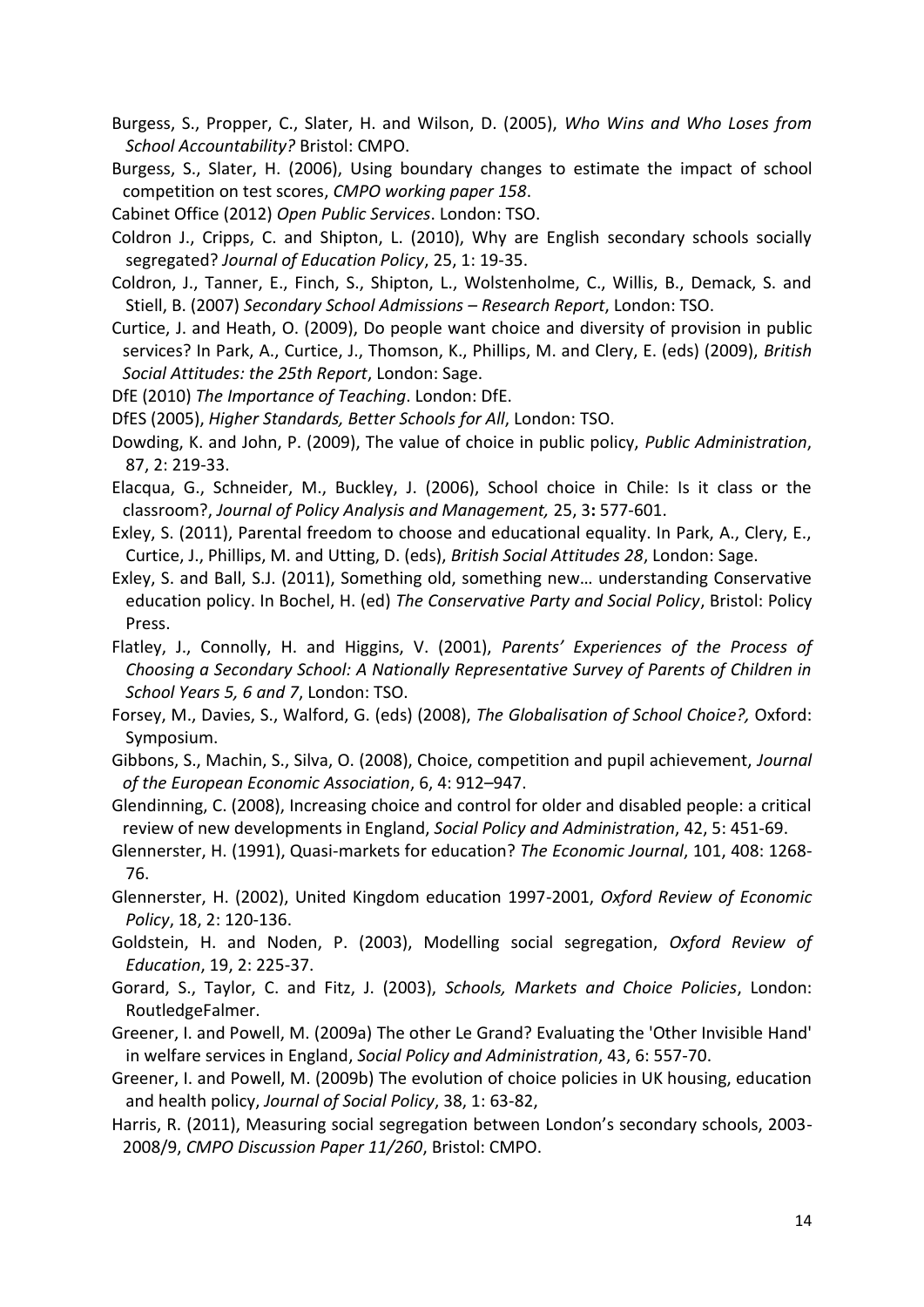Hirschman, A.O. (1970), *Exit, Voice and Loyalty: Responses to Decline in Firms, Organizations and States*, Cambridge, MA: Harvard University Press.

House of Commons Education and Skills Select Committee (2006), *The Schools White Paper: Higher Standards, Better Schools For All. Volume 1: HC 633-1*, London: TSO.

Hoxby, C. (2000), Does competition among public schools benefit students and taxpayers? *American Economic Review*, 90: 1209–38.

Hoxby, C. (2003), *The Economics of School Choice*, Chicago, Chicago University Press.

- Ladd, H. F. and Fiske, E. B. (2001), The uneven playing field of school choice, *Journal of Policy Analysis and Management*, 20, 1: 43-64.
- Le Grand, J. (2003), *Motivation, Agency and Public Policy: Of Knights and Knaves, Pawns and Queens*, Oxford: Oxford University Press.
- Le Grand, J. (2007), *The Other Invisible Hand: Delivering Public Services through Choice and Competition*, Princeton, NJ: Princeton University Press.

Le Grand, J. and Robinson, R. (1976), *The Economics of Social Problems*, London: Macmillan.

Levačić, R. (2004), Competition and the performance of English secondary schools: further evidence, *Education Economics*, 12, 2: 177-93.

Lipsey, D. (2005), Too much choice, *Prospect*, 117.

- Local Schools Network (2012) [www.localschoolsnetwork.org.uk/](http://www.localschoolsnetwork.org.uk/)
- Mortimore, P. (1997) Can effective schools compensate for society? In Halsey, A.H., Lauder, H., Brown, P and Wells, A.S. (eds) *Education: Culture, Economy and Society*, Oxford: Oxford University Press.
- Needham, C. (2008), Choice in public services: no choice but to choose. In Powell, M. (ed.) *Modernising the Welfare State: The Blair Legacy*, Bristol: Policy Press.
- Needham, C. (2011), Personalisation: from storyline to practice, *Social Policy and Administration*, 45, 1: 54-68.
- PMSU (2006), *The UK Government's Approach to public service reform*, London: Cabinet Office.
- Powell, M. (2008), Introduction: modernising the welfare state. In Powell, M. (ed.) *Modernising the Welfare State: The Blair Legacy*, Bristol: Policy Press.
- Pring, R. (2008), *The Common School and the Comprehensive Ideal: A Defence*, Oxford: Wiley Blackwell.
- Pring, R. and Walford, G. (eds) (1997) *Affirming the Comprehensive Ideal*, London: Falmer.
- Reay, D., Crozier, G., James, D., Hollingworth, S., Williams, K., Jamieson, F., Beedell, P. (2008), Re-invigorating democracy?: White middle class identities and comprehensive schooling, *Sociological Review*, 56, 2: 238-255.
- Schneider, M., Buckley, J. (2002), What do parents want from schools? Evidence from the internet, *Educational Evaluation and Policy Analysis,* 24, 2**:** 133-144.
- Schwartz, B. (2004), *The Paradox of Choice: Why More is Less*, New York: Harper Collins.
- Sparkes, J., West, A. (1998), An evaluation of the English nursery vouchers scheme 1996-97, *Education Economics*, 6, 2: 171-84.
- Stiell, B., Shipton, L., Coldron, J. and Coldwell, M. (2008), *Choice Advice: an Evaluation*, London: TSO.
- Svallfors, S. (2011), A bedrock of support? Trends in welfare state attitudes in Sweden, 1981–2010, *Social Policy and Administration*, 45, 7: 806-25.
- Swift, A. (2003), *How Not to be a Hypocrite: School Choice for the Morally Perplexed*, London: Routledge.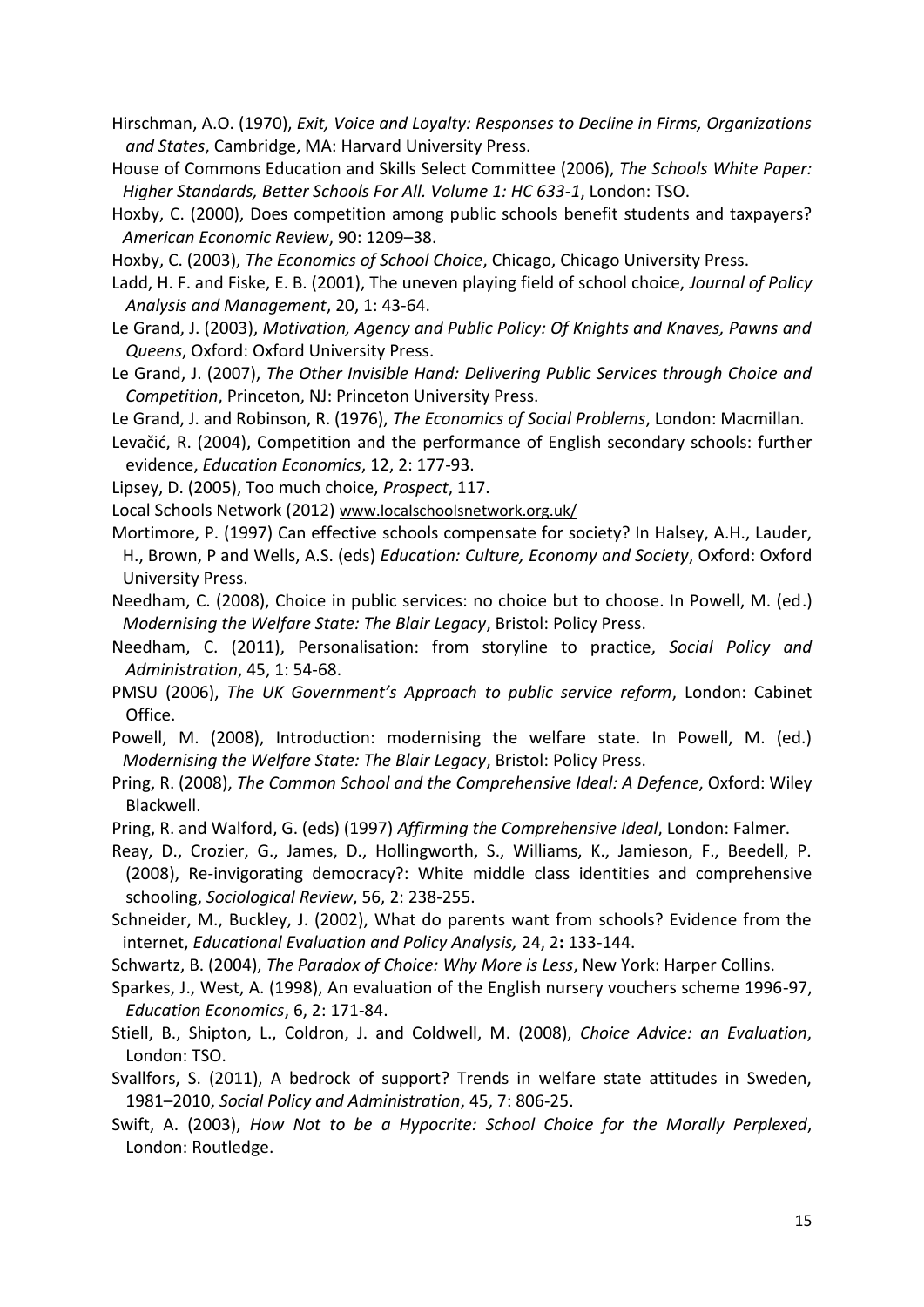Taylor-Gooby, P., Wallace, A. (2009), Public values and public trust: responses to welfare state reform in the UK, *Journal of Social Policy*, 38, 3: 401-19.

- Thomas, S., Oates, R. (2005), *The Parent Factor Report Four: Access to Education*, Auckland: The Maxim Institute.
- Thrupp, M., Hursh, D. (2006), The limits of managerialist school reform: the case of targetsetting in England and the USA. In Lauder, H. Brown, P. Dillabough, J. Halsey, A.H. (eds), *Education, Globalisation and Social Change*, Oxford: Oxford University Press.
- West, A. (2009), Redistribution and financing schools in England under Labour: are resources going where needs are greatest? *Educational Management, Administration and Leadership*, 37, 2: 158-79.
- West, A., Currie, P. (2008), The role of the private sector in publicly-funded schooling in England: finance, delivery and decision making, *Policy and Politics*, 36, 2: 191-207.
- West, A., Ingram, D., Hind, A. (2006), 'Skimming the cream'? Admissions to charter schools in the US and autonomous schools in England, *Educational Policy*, 20, 4: 615-39.
- West, A., Pennell, H., Hind, A. (2009) Quasi-regulation and principal-agent relationships: secondary school admissions in London, *Educational Management, Administration and Leadership*, 37, 6: 784-805.
- Wilby, P. (2012) 'For-profit schools would be no more virtuous than other private-sector firms', *The Guardian*, 30th July 2012.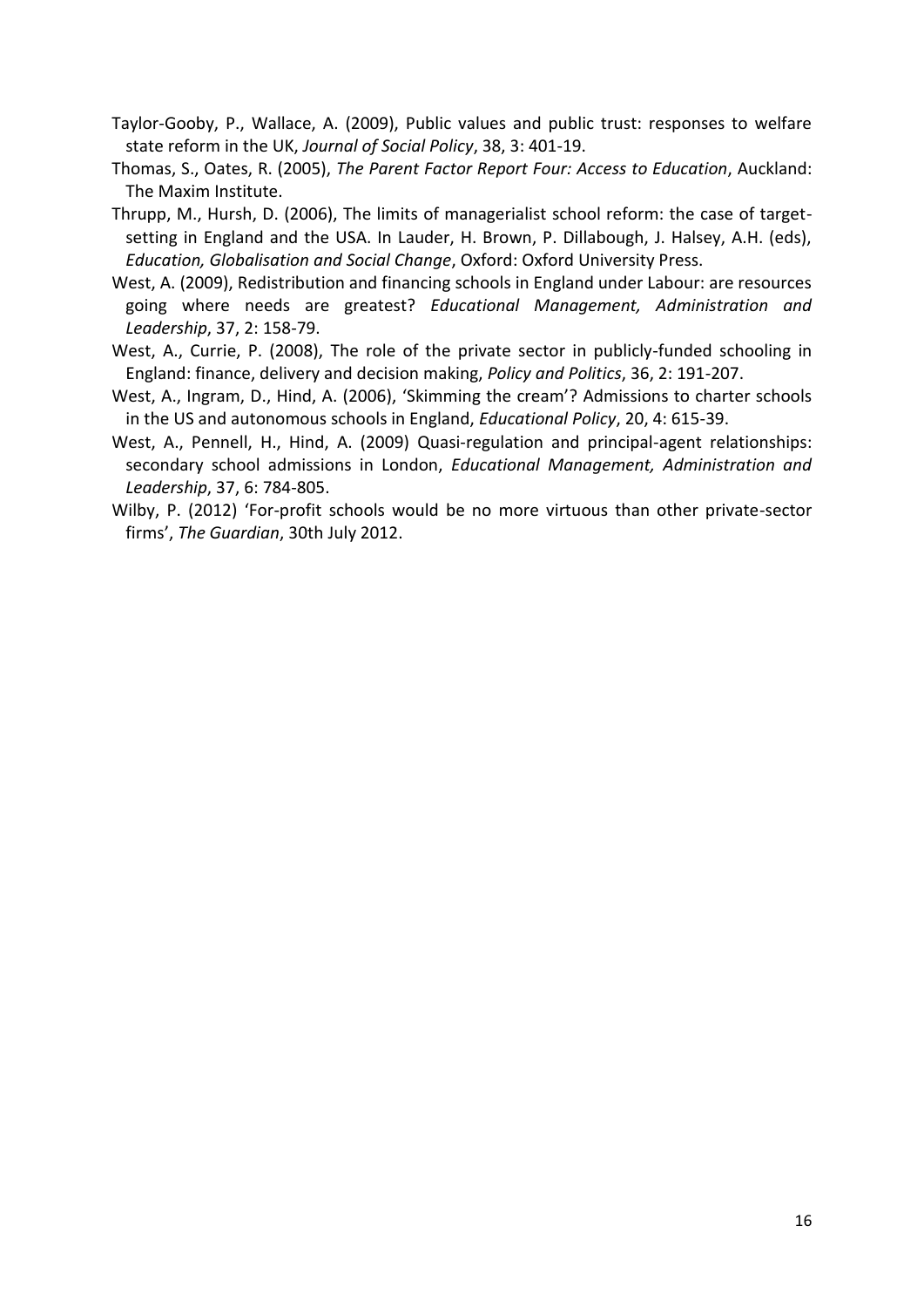#### **TABLES**

Table 1 'Parents have a basic right to choose their child's school', 2010

|                            | %    |
|----------------------------|------|
| Agree strongly             | 20   |
| Agree                      | 47   |
| Neither agree nor disagree | 21   |
| Disagree                   | 8    |
| Disagree strongly          | 1    |
| Can't choose               | 1    |
| Base                       | 1870 |

Table 2 Attitudes towards choice as a policy and spending priority, 2007 and 2010

|                                                                                                  |      | 2010 |
|--------------------------------------------------------------------------------------------------|------|------|
| Priorities for schools                                                                           |      | $\%$ |
| Make sure all children, however able they are, do the best they can                              |      | 67   |
| Make sure that parents have a lot of choice about the kind of school their child goes to         |      | 4    |
| Get the number of children who leave school with no qualifications down as low as<br>possible    |      | 7    |
| Make sure that children from poor backgrounds do as well as those from better off<br>backgrounds | 16   |      |
| Don't know/ not answered                                                                         |      | 6    |
| Base                                                                                             | 1870 |      |
| What should happen when a parent cannot afford bus fare to a far-away school?                    | 2007 | 2010 |
|                                                                                                  | $\%$ | $\%$ |
| The child should go to a local school                                                            | 47   | 63   |
| The government should pay the bus fare                                                           | 49   | 33   |
| Don't know/ not answered                                                                         | 4    | 4    |
| Base                                                                                             | 2022 | 2216 |

Table 3 Belief that parents should send their children to the nearest state school, 2010

|                                                                                         | %    |
|-----------------------------------------------------------------------------------------|------|
| Agree                                                                                   | 63   |
| Agree, but only if quality and social mixes of pupils<br>between schools was more equal | 22   |
| Neither agree nor disagree                                                              | 9    |
| <b>Disagree</b>                                                                         | 6    |
| Base                                                                                    | 2216 |